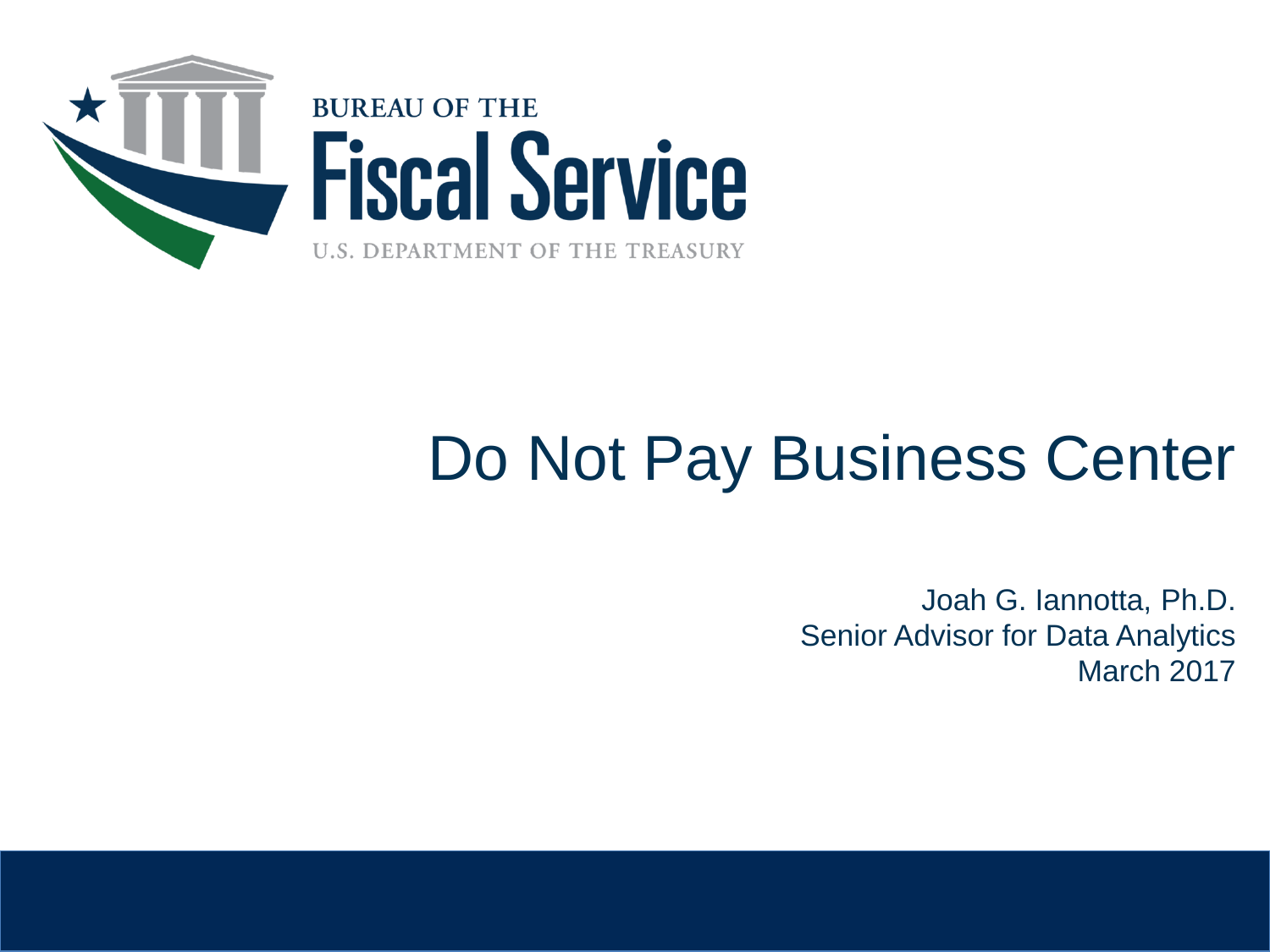### Presentation Overview

- Legislative History and Origin Story
- Authority to Begin Pilot Projects with States
- Do Not Pay Business Center Analytics Services
	- *What types of analytics are available for state pilot projects?*

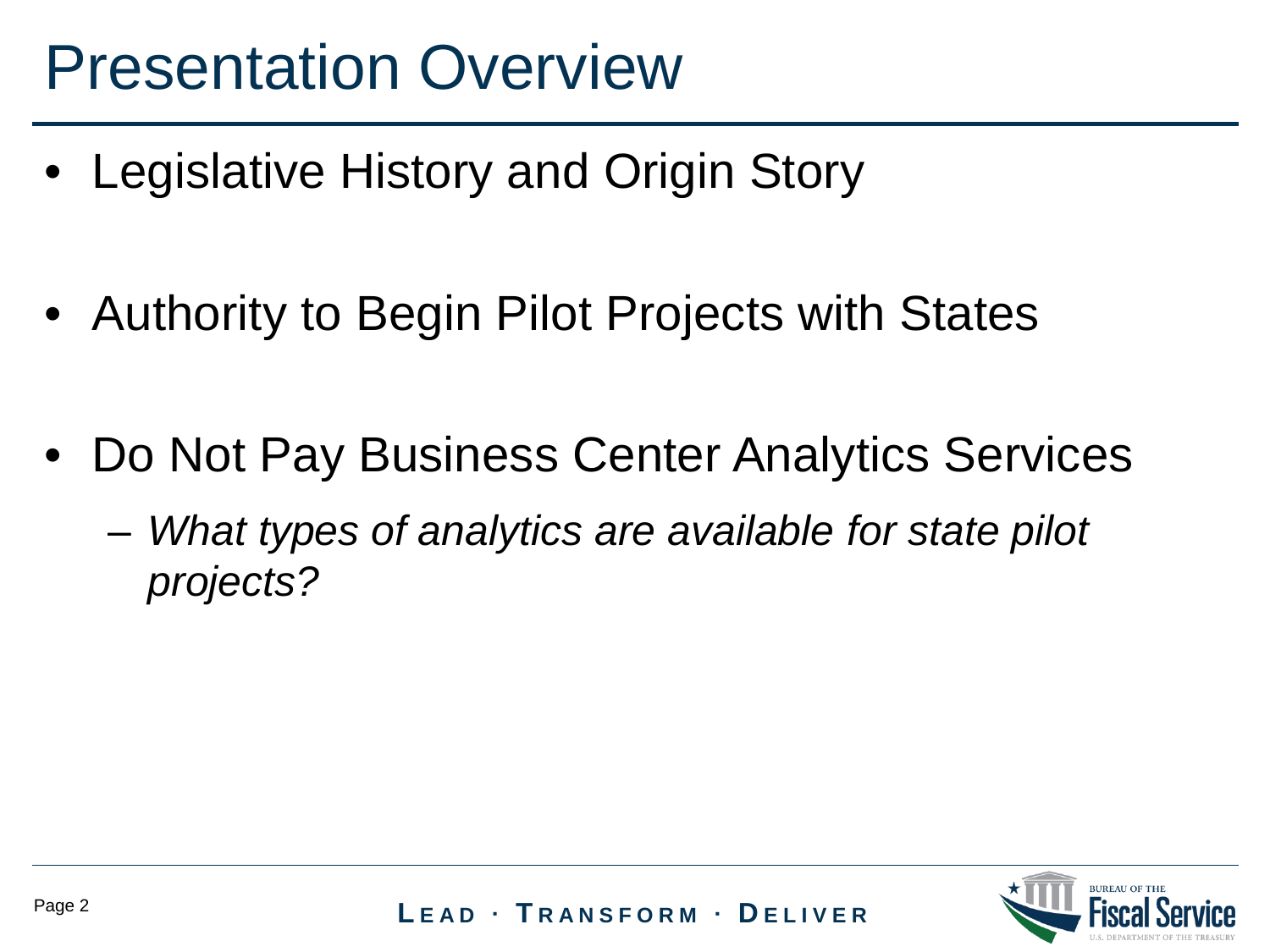

# Do Not Pay Business Center: *Legislative History and Origin Story*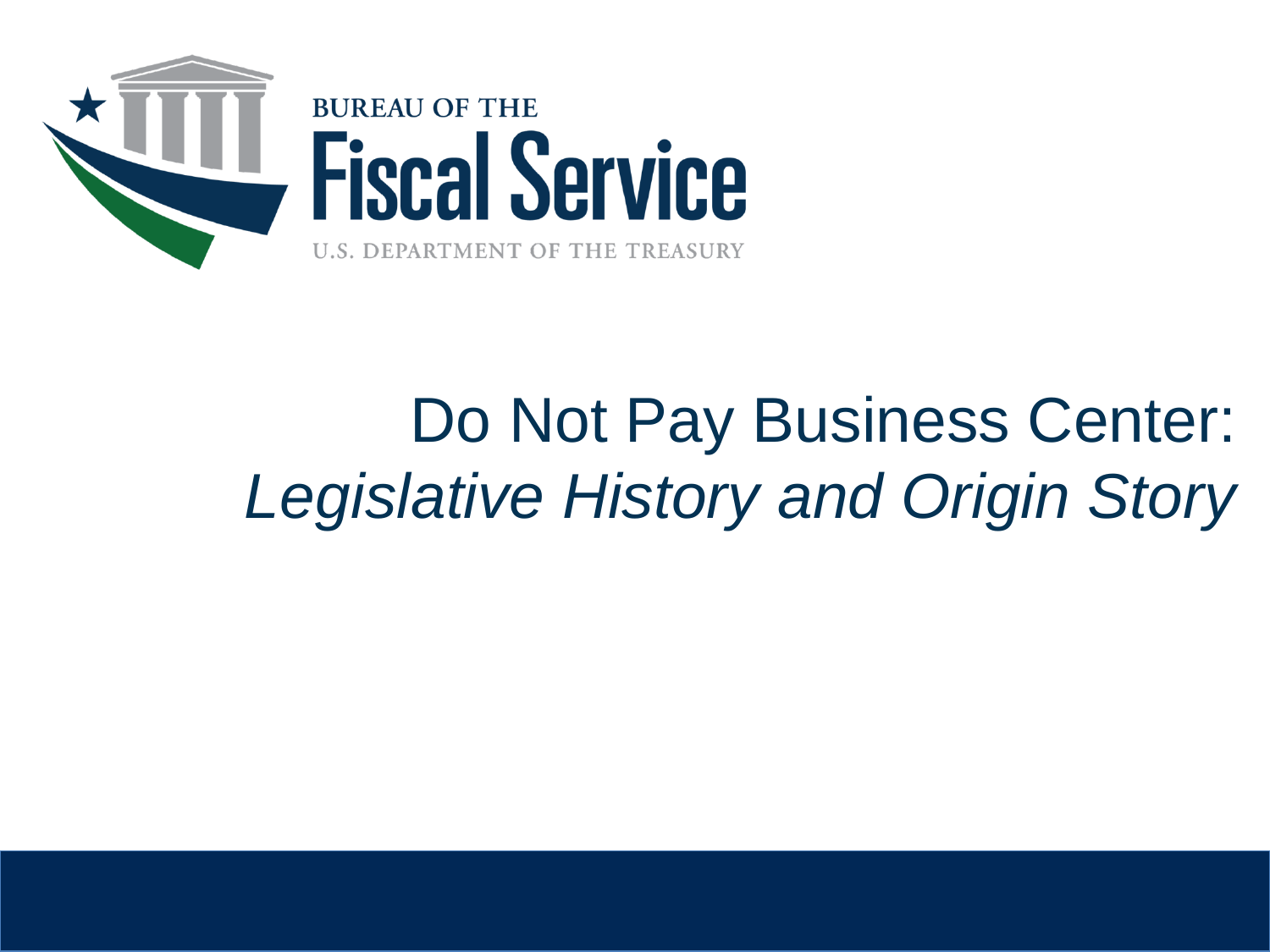### Do Not Pay Business Center History



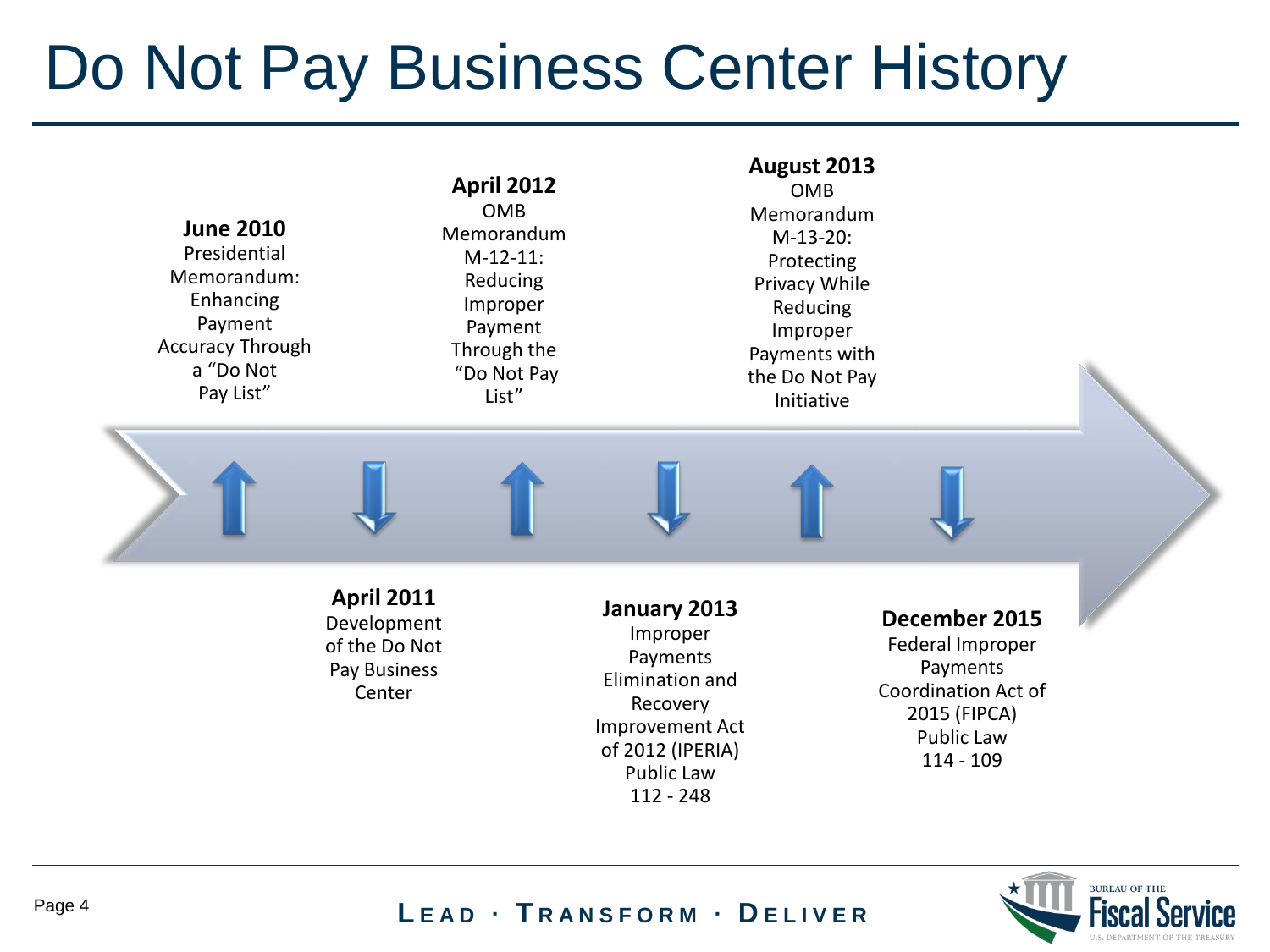### Improper Payments Elimination and Recovery Improvement Act of 2012 Creates the Do Not Pay Initiative

- The Improper Payments Elimination and Recovery Improvement Act of 2012 (IPERIA), codified Administration efforts first launched by the President in 2009, through Executive Order 13520, Reducing Improper Payments and Eliminating Waste in Federal Programs.
- Specifically IPERIA, Section 5(d) required the Office of Management and Budget (OMB) to implement a "Working System" to assist agencies in identifying and preventing improper payments.
- OMB designated the responsibility of creating this system to Treasury, and now Treasury's Bureau of Fiscal Service operates the Do Not Pay Business Center (DNP) in partnership with OMB.
- The Treasury Working System and DNP are elements of OMB's larger government-wide Do Not Pay Initiative.

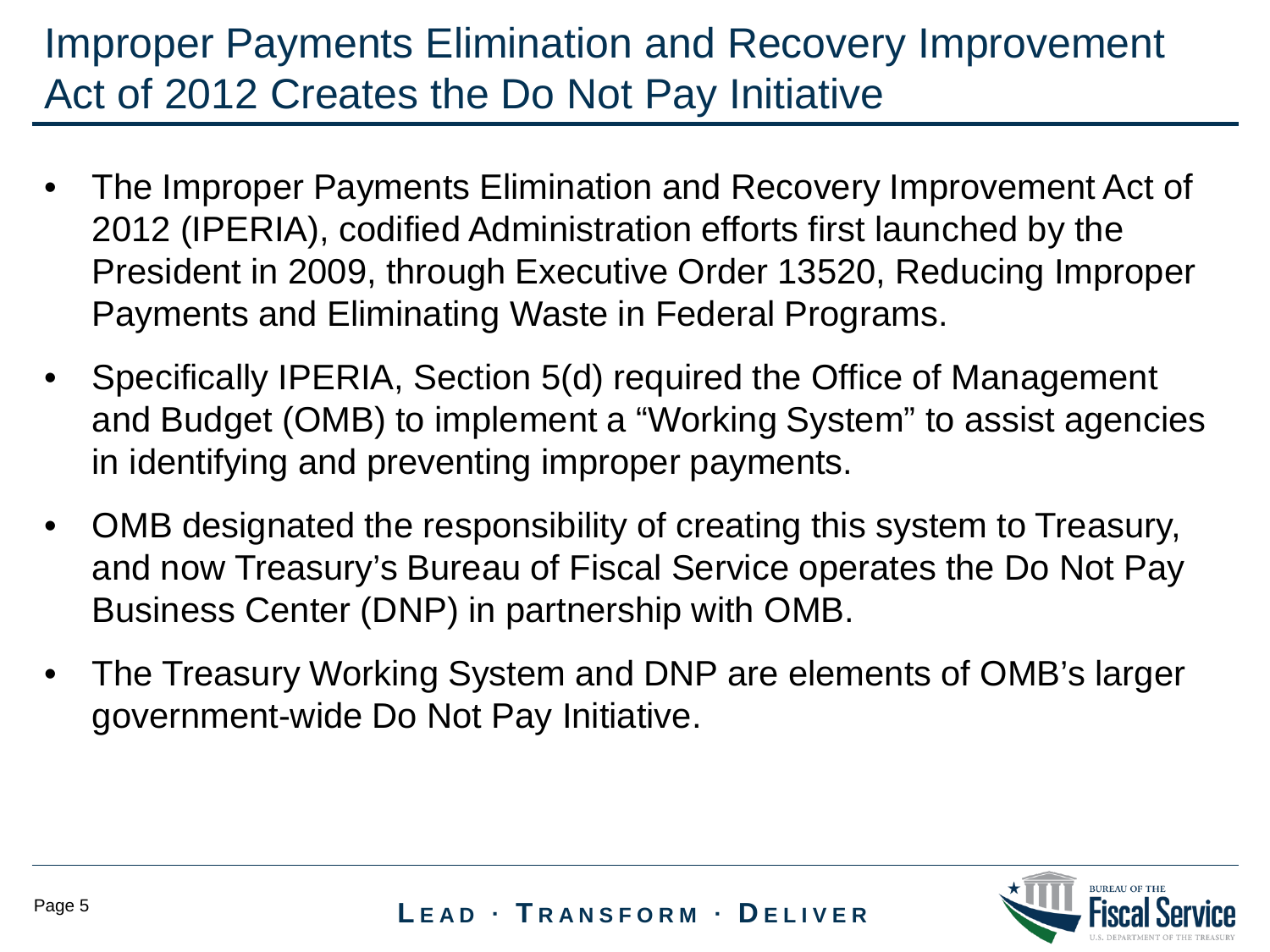The mission of the Bureau is to promote the financial integrity and operational efficiency of the U.S. government through exceptional accounting, financing, collections, payments, and shared services.

The Bureau operates and maintains systems that are critical to the nation's financial infrastructure, such as the disbursement of payments to the American public, revenue and debt collection, and the borrowing of funds necessary to run the federal government.

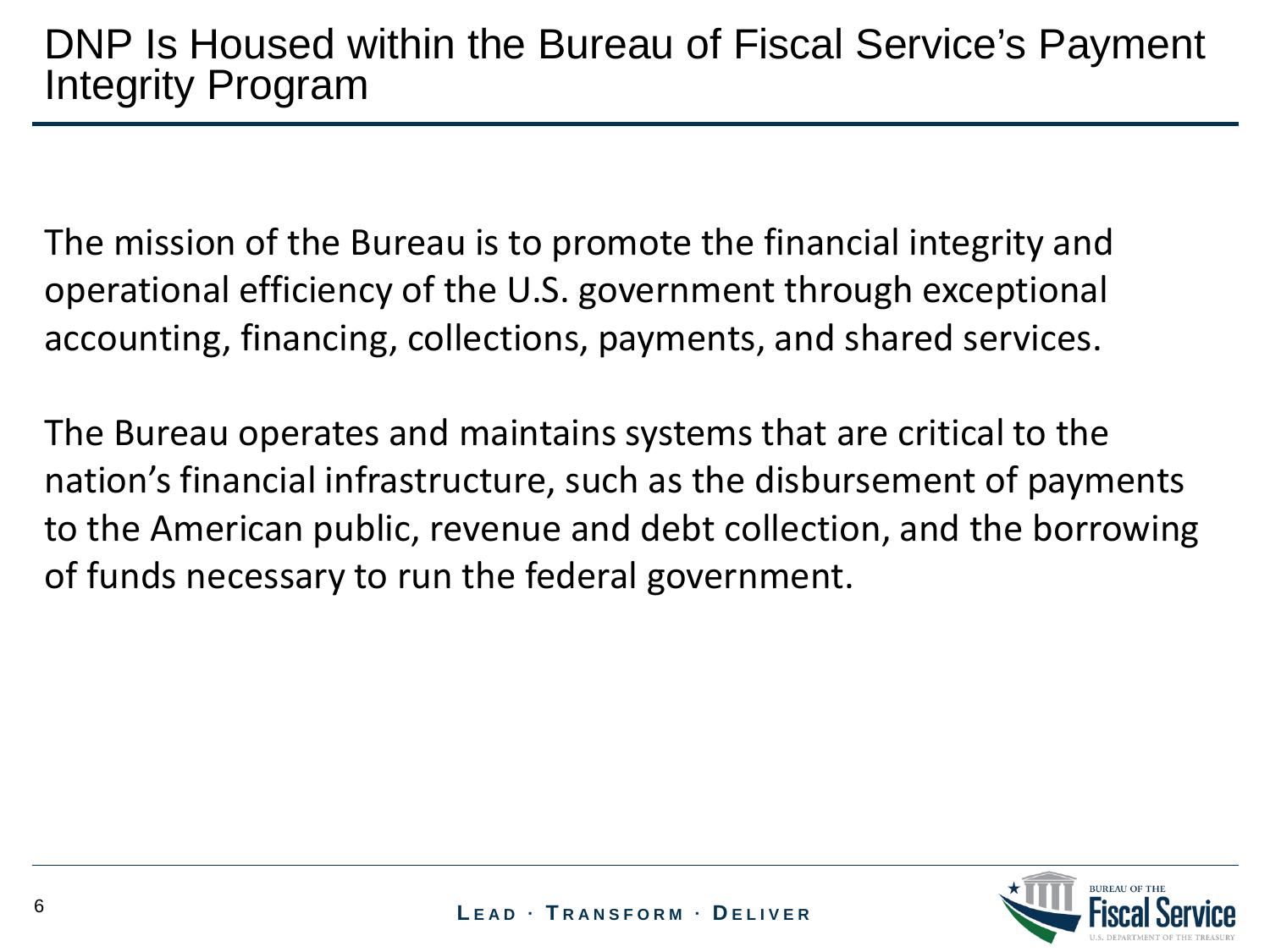### DNP Is Housed within the Bureau of Fiscal Service's Payment Integrity Program

#### *Safeguarding the disbursement of federal payments.*

- As the government's disbursing officer, Fiscal Service has well established authorities regarding federal payments and occupies a unique position to protect the integrity of federal payments.
- Fiscal Service's Payment Integrity Program is comprised of a robust set of internal controls and data-centric electronic tests that are executed throughout the payment lifecycle.
- These controls and tests protect the integrity of federal payments by evaluating payee eligibility, ensuring accurate disbursement of payments, and using post-payment information to continually improve the payment process.
- In doing so, the Payment Integrity Program aids in the prevention, detection, and recovery of improper payments as well as payments affected by fraud, waste, and abuse.
- The Program also provides valuable data and insight to support federal agency management, law enforcement entities, and the oversight community to strengthen agency payment processes.

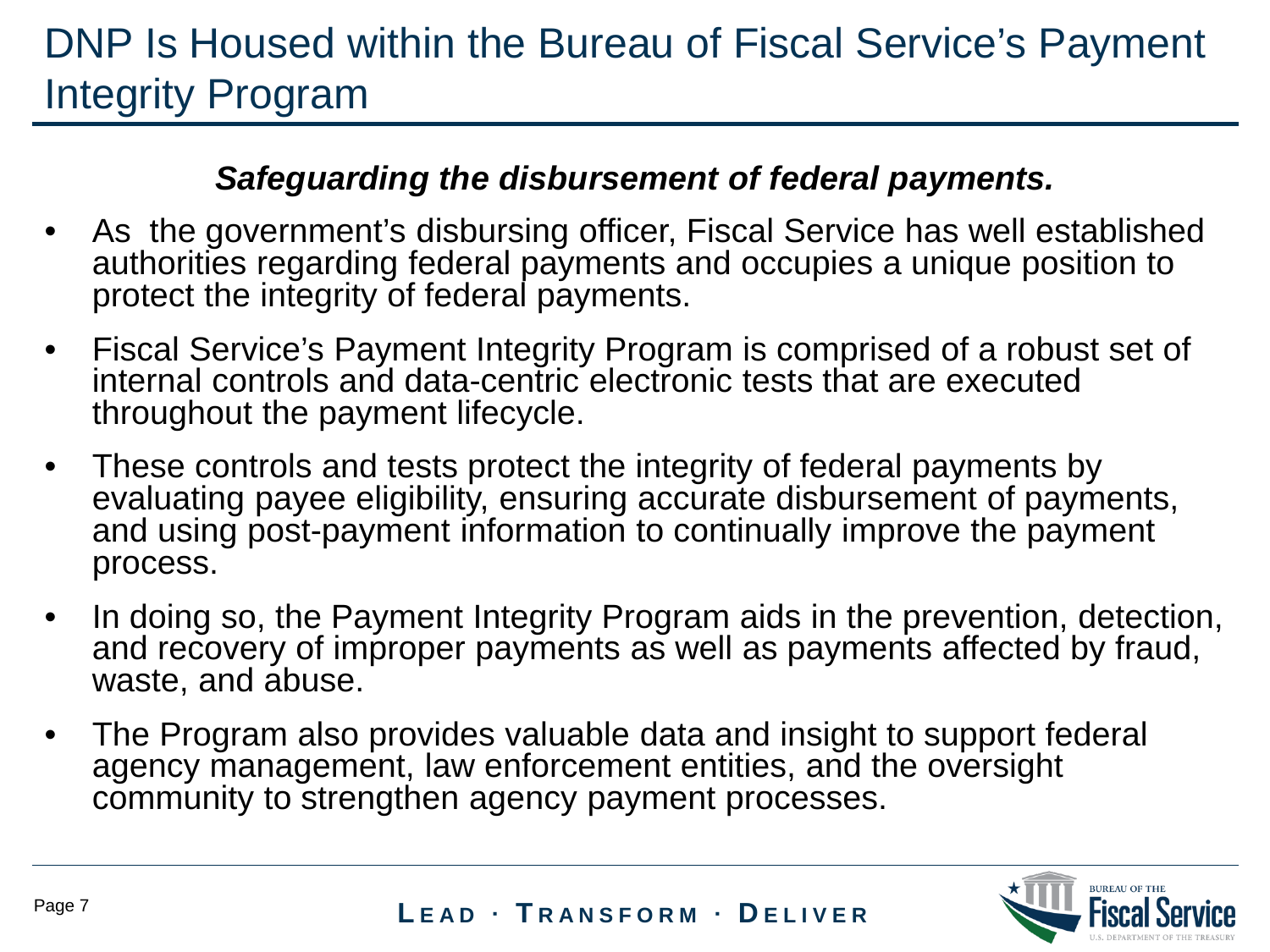

# Do Not Pay Business Center: *Authority to Begin Pilot Projects with States*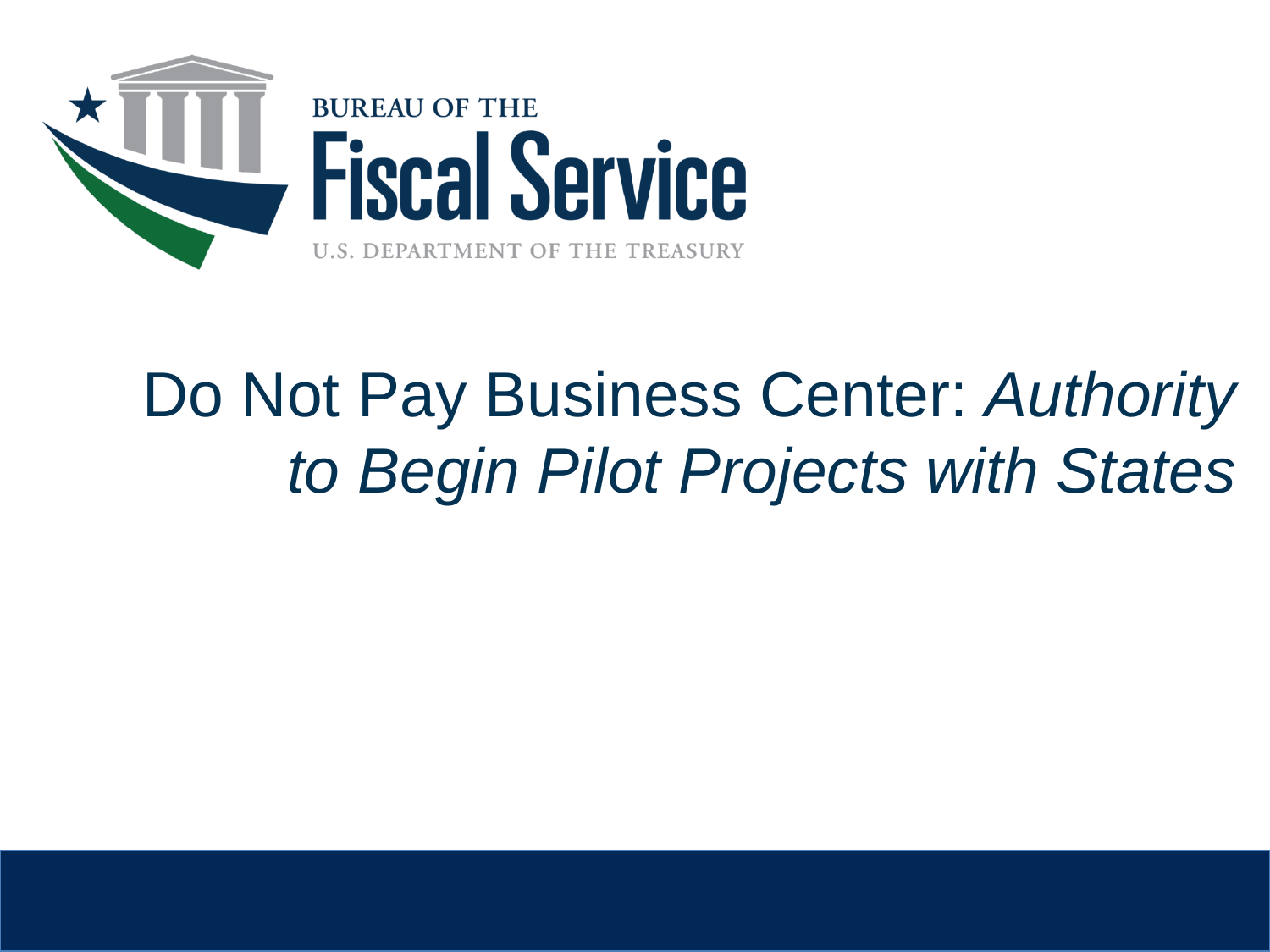### Authority to Begin Piloting Analytics Projects with States

- The Federal Improper Payments Coordination Act of 2015 (FIPCA) expanded the authority for additional "entities" to have access to, and use of, the Do Not Pay Initiative for the purpose of verifying payment or award eligibility for payments.
- "Entities" were defined as states and any contractor, subcontractor, or agent of a state, and the judicial and legislative branches of the United States.
- Director of the Office of Management and Budget must determine that the Do Not Pay Initiative is appropriately established for states
- Pilot projects between the Do Not Pay Business Center and states will assist OMB in making that determination.

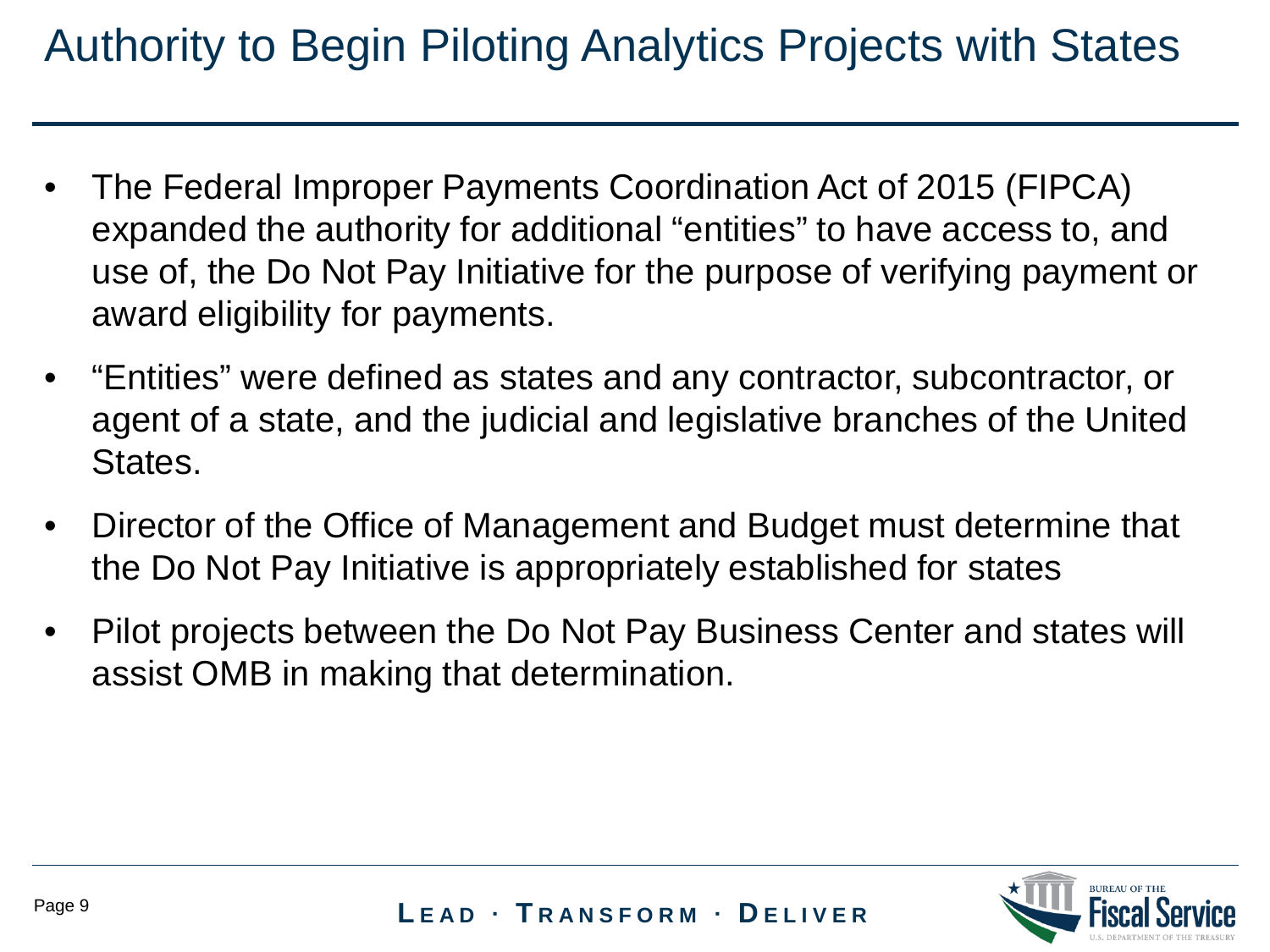### Do Not Pay Business Center Overview

- The Do Not Pay Business Center (DNP)does not charge its customers for any services.
- Services are delivered through two interconnected business lines:
	- Portal: Online tool providing automated data matching against multiple data sources that have wide applicability for agency program eligibility.
	- Analytics: Conducts in-depth analyses of agency-specific business challenges related to improper payments. Tests analytics for adoption in the Portal.

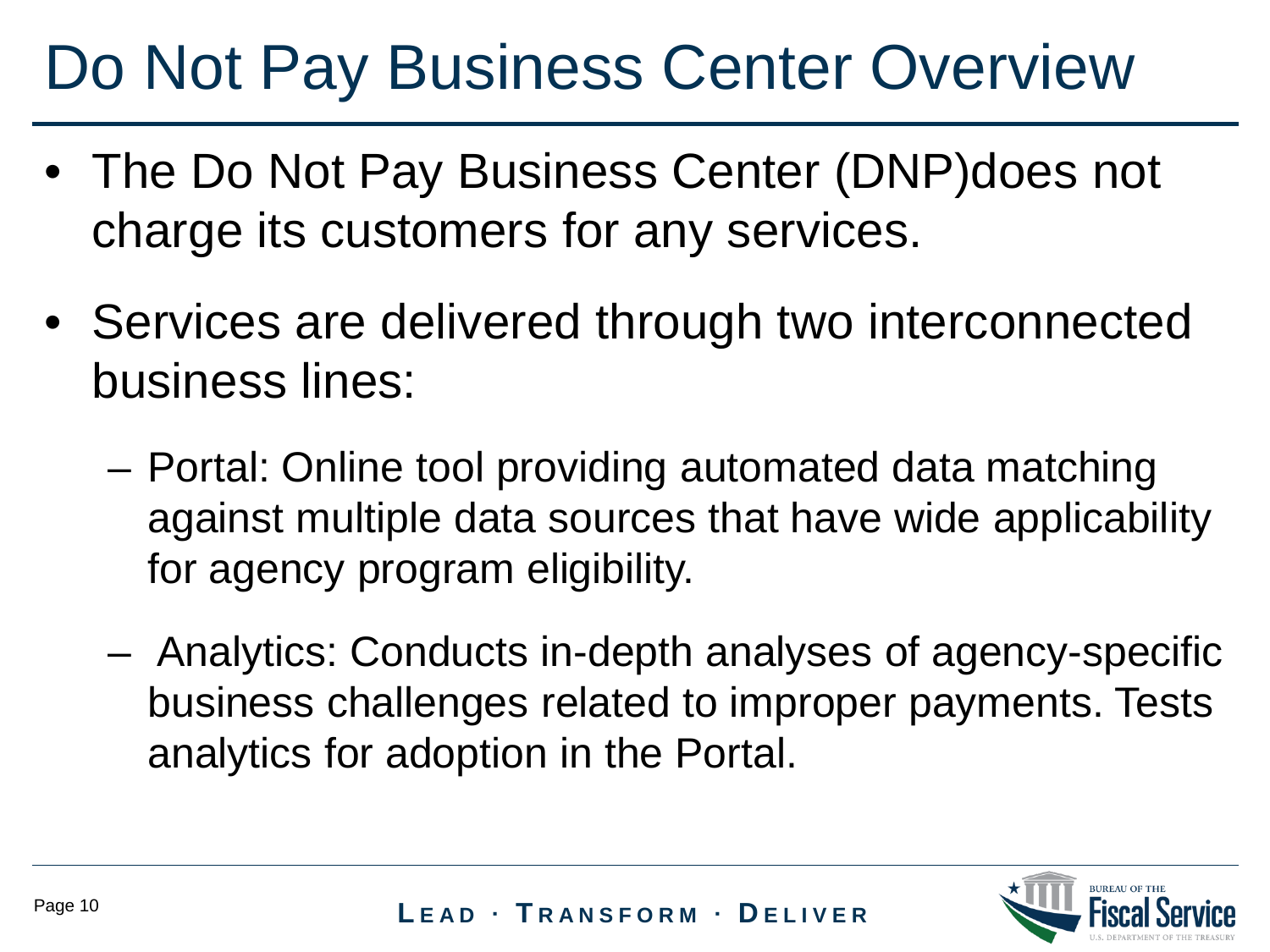### Pilot Projects with States

- DNP is actively looking for state partners to pilot analytics projects in preparation for making all of its services available nationwide to states.
- State pilot projects will take place through Do Not Pay's Analytics Services.
- Potential pilot studies:
	- Data matching services to expand the use of data in eligibility decisions.
	- Expanding access to payment integrity controls and fraud risk detection.
	- Cross state analysis to identify individuals receiving benefits from more than one state.

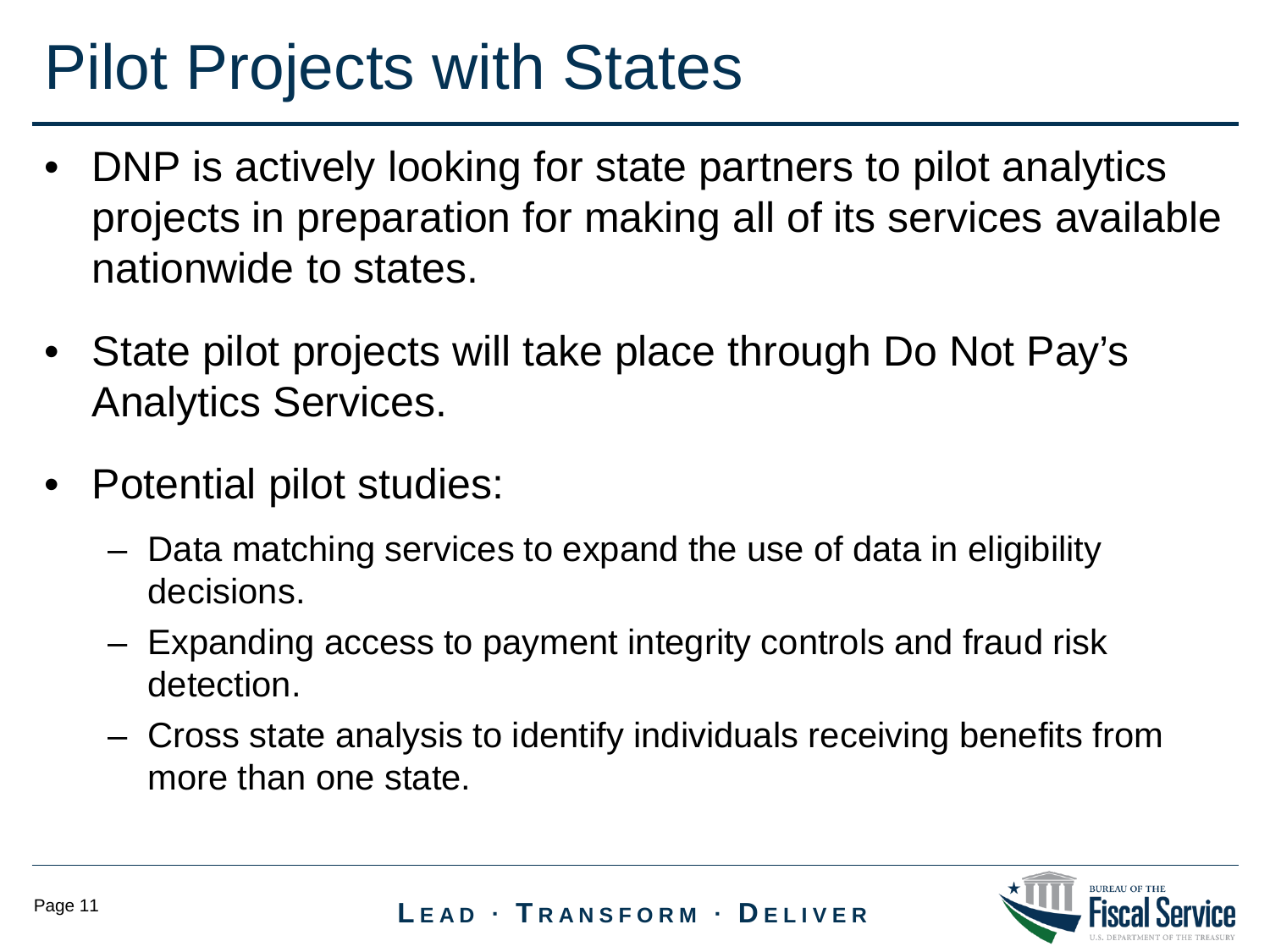## Portal: Data Sources Currently Available

- **Credit Alert Verification Reporting System (CAIVRS) Restricted [SBA, VA, DoJ, HUD]**
	- Verify whether an individual is a delinquent federal borrower

#### • **Death Master File (DMF) Public [SSA]**

- Verify whether an individual receiving payments is deceased
- **List of Excluded Individuals & Entities (LEIE) Public & Restricted [HHS]**
	- Verify whether payments are to entities excluded from participating in federal health care programs

#### • **Office of Foreign Assets Control (OFAC) Public [Treasury]**

– Verify whether an individual or entity is prohibited from entering into financial transactions with U.S. financial institutions and the U.S. government

#### • **System for Award Management (SAM) Entity Registration Records, Restricted [GSA]**

- Verify that a vendor seeking to do business with the federal government has registered, in accordance with the Federal Acquisitions Regulation (FAR)
- **SAM Exclusion Records Public & Restricted [GSA]**
	- Verify whether payments are to debarred individuals
- **Treasury Offset Program (TOP) Debt Check, Restricted [Treasury]**
	- Identify vendors that owe federal non-tax debt and ensure vendors that owe debts are paid via the Treasury Offset process

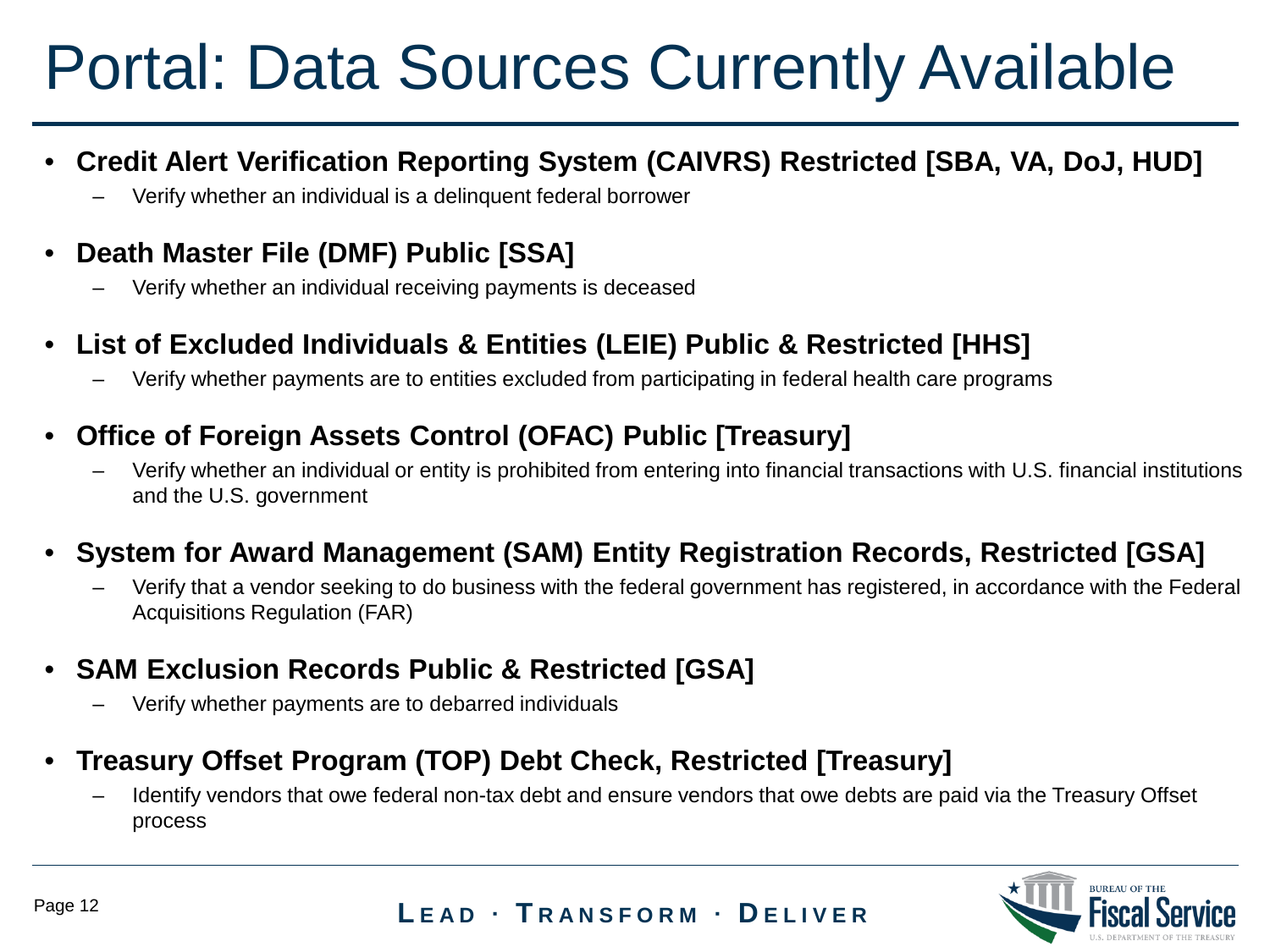

### DNP Analytics Services: *What types of analytics are available for state pilot projects?*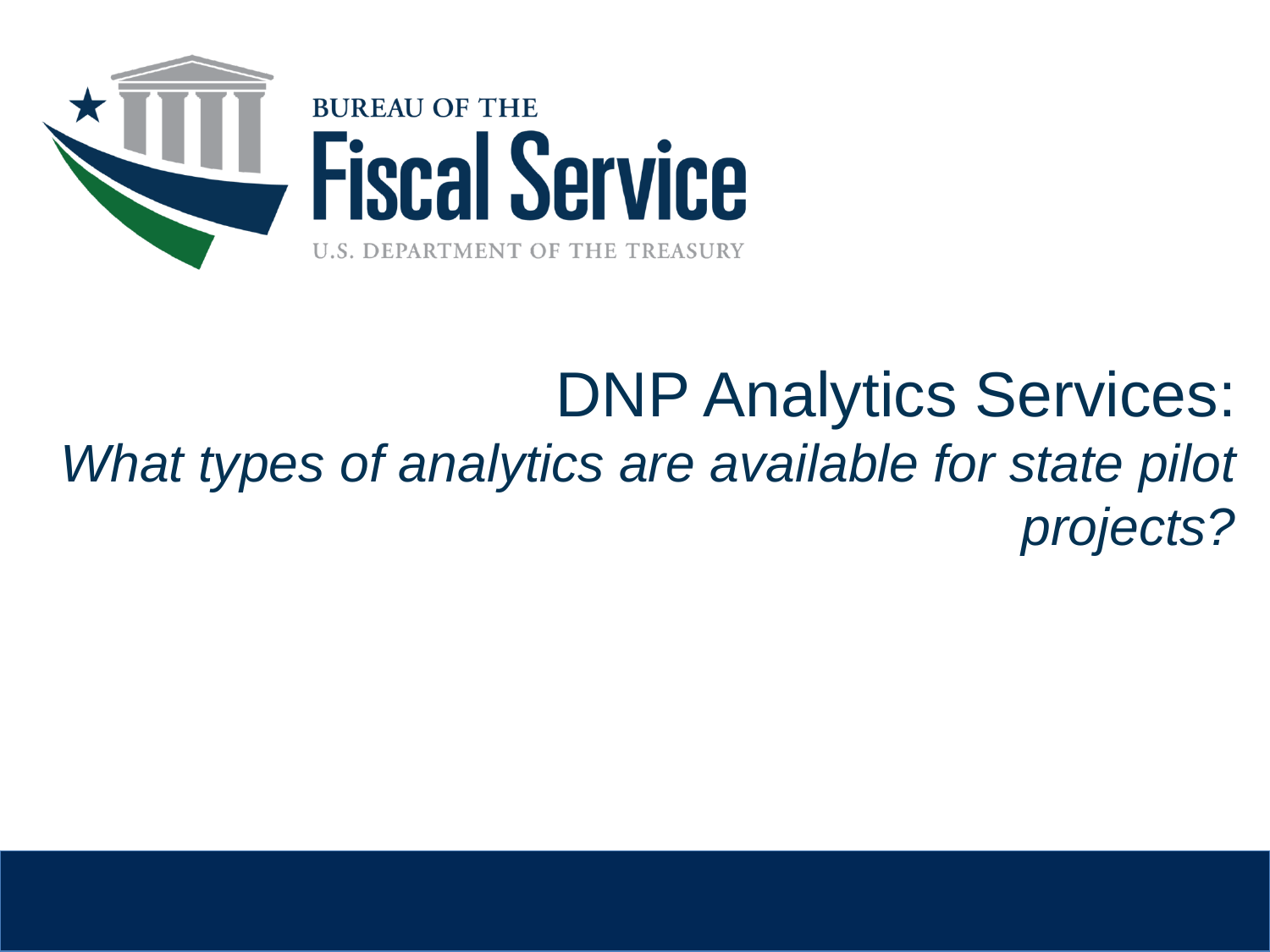- Testing Eligibility through Advanced Data **Matching**
- Using Risk Modeling to Prioritize Adjudication Resources
- Providing Payment Integrity Controls
- Detecting Cross Agency Overlap
- Identifying Fraud Risks

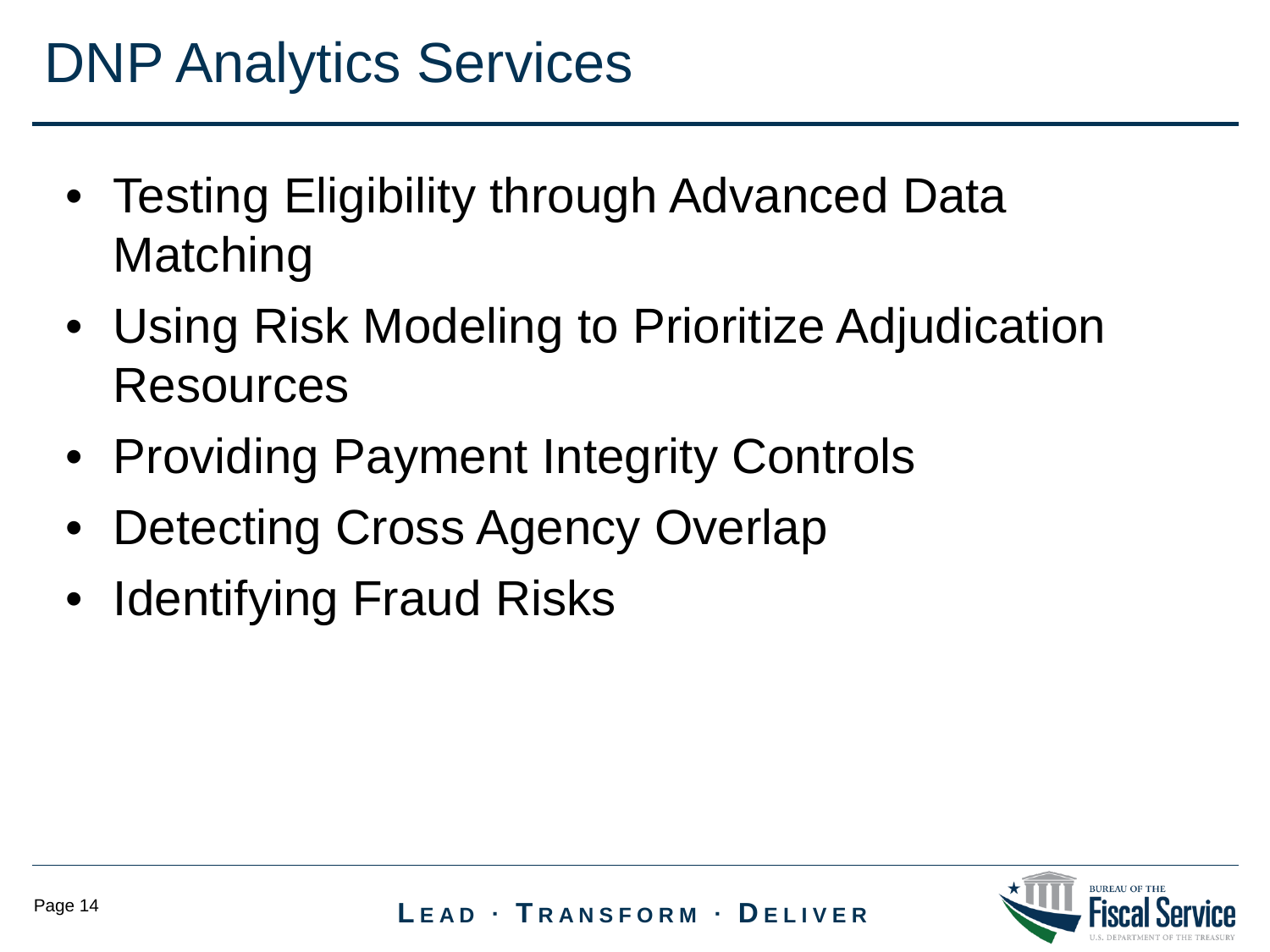### Testing Eligibility through Advanced Data Matching



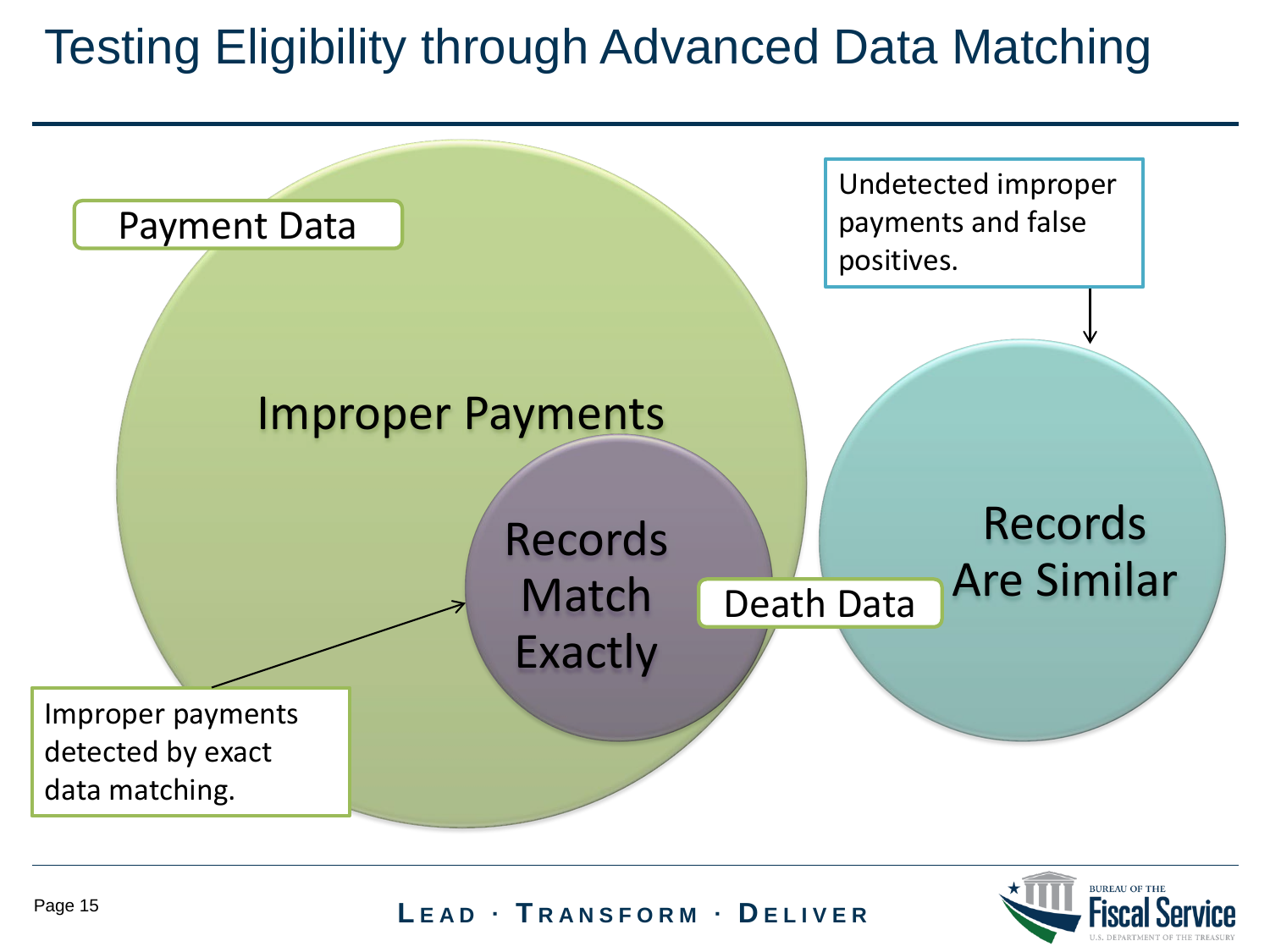# Similarity Matching

- Exact matching produces high precision matches, but leaves many unidentified improper payments.
- These records would not be detected:

| <b>Payment File</b>      |                        | <b>Death File</b>        |                        |
|--------------------------|------------------------|--------------------------|------------------------|
| <b>TIN</b>               | <b>Full Name</b>       | <b>TIN</b>               | <b>Full Name</b>       |
| 123 <mark>45</mark> 6789 | Joah lannotta          | 123 <mark>54</mark> 6789 | Joah lannotta          |
| 234567890                | <b>Joah</b> G Jannotta | 234567890                | <b>Joan G lannotta</b> |
| 345678901                | Joah lannotta          | 345678901                | Iannotta Joah          |

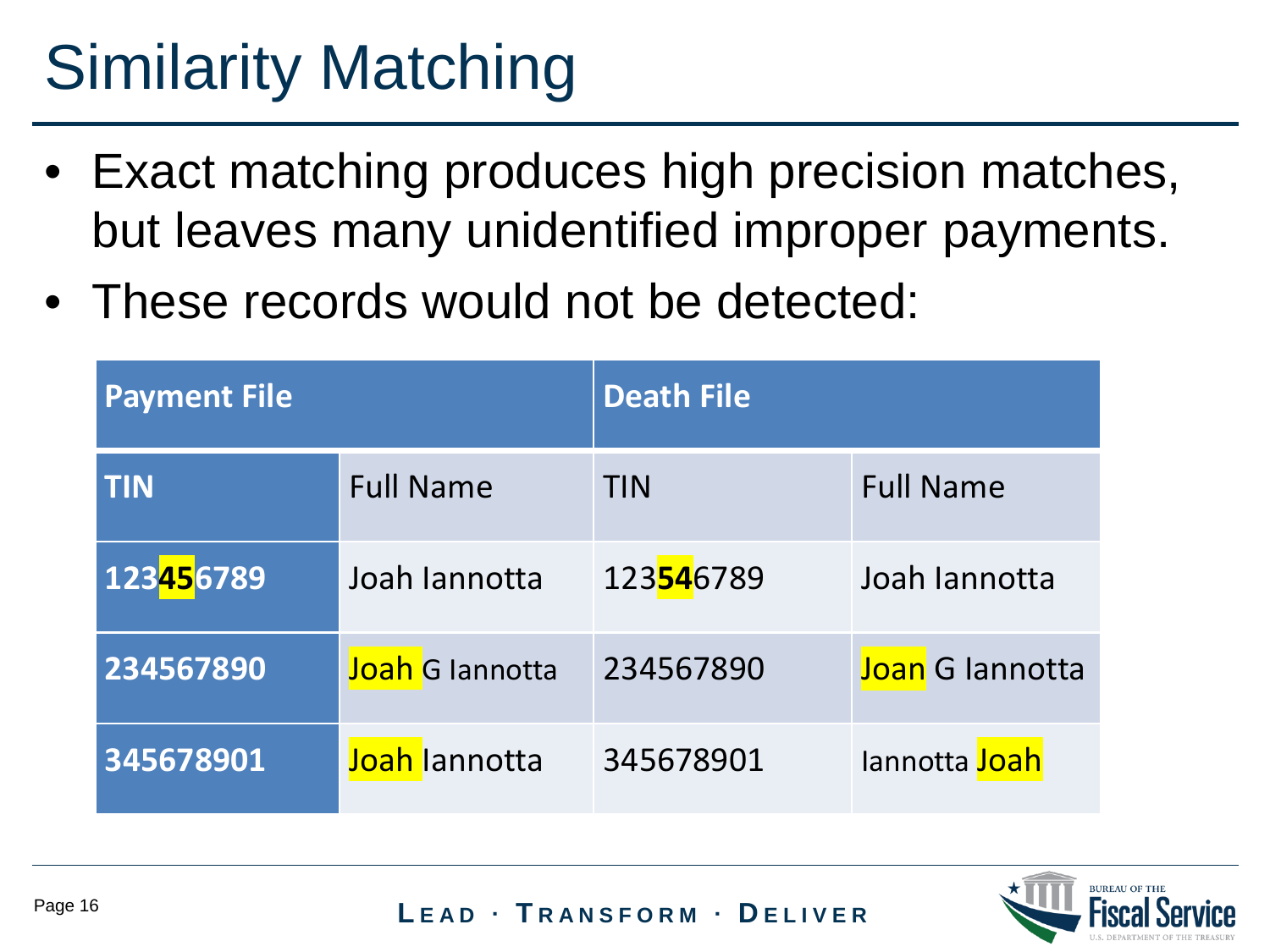# Similarity Matching



### **Benefit of Similarity Matching** :

Identifying and stopping improper payments to individuals or entities who by accident or intention are receiving payments for which they are not eligible.

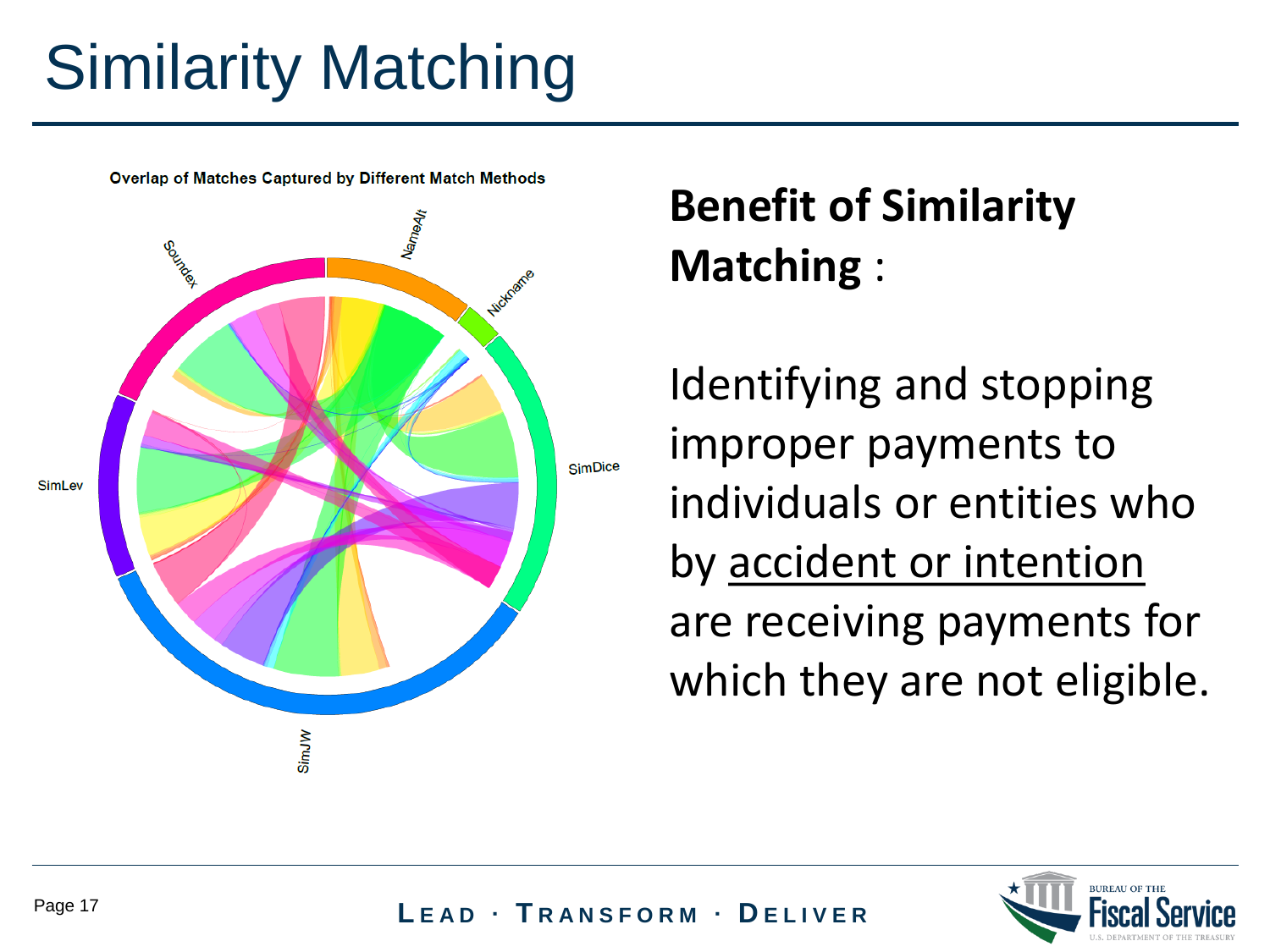### Testing Eligibility through Advanced Data Matching



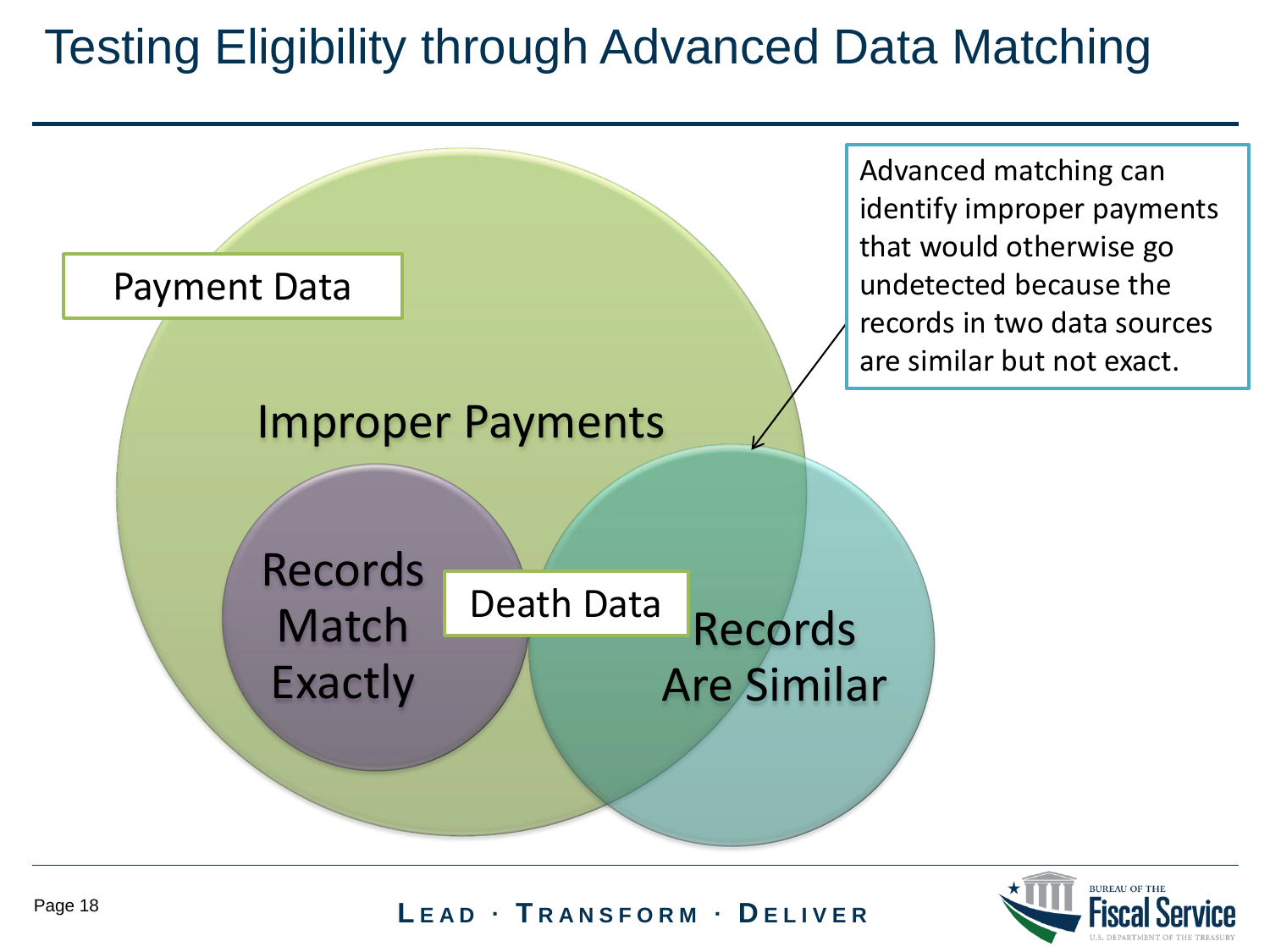• If we were to partner with two or more states to look for dual beneficiaries, advanced matching could help to identify individuals who were receiving benefits from more than one state.

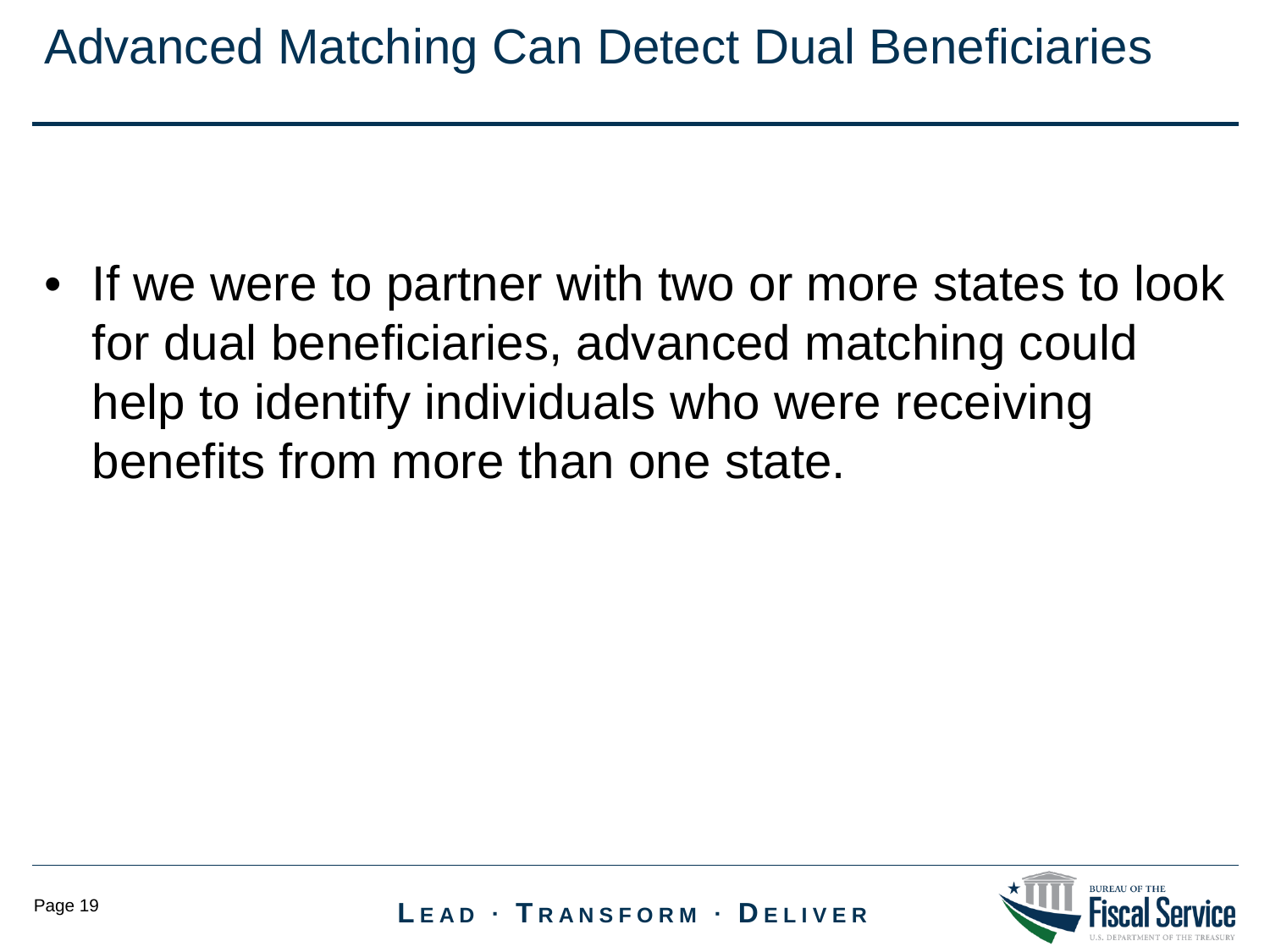### Risk Modeling

- Identifying a broader range of improper payments may increase the number of improper payments that agencies must review.
	- If results are true positives, the work is highly valuable.
	- If results are false positives, the work wastes resources.

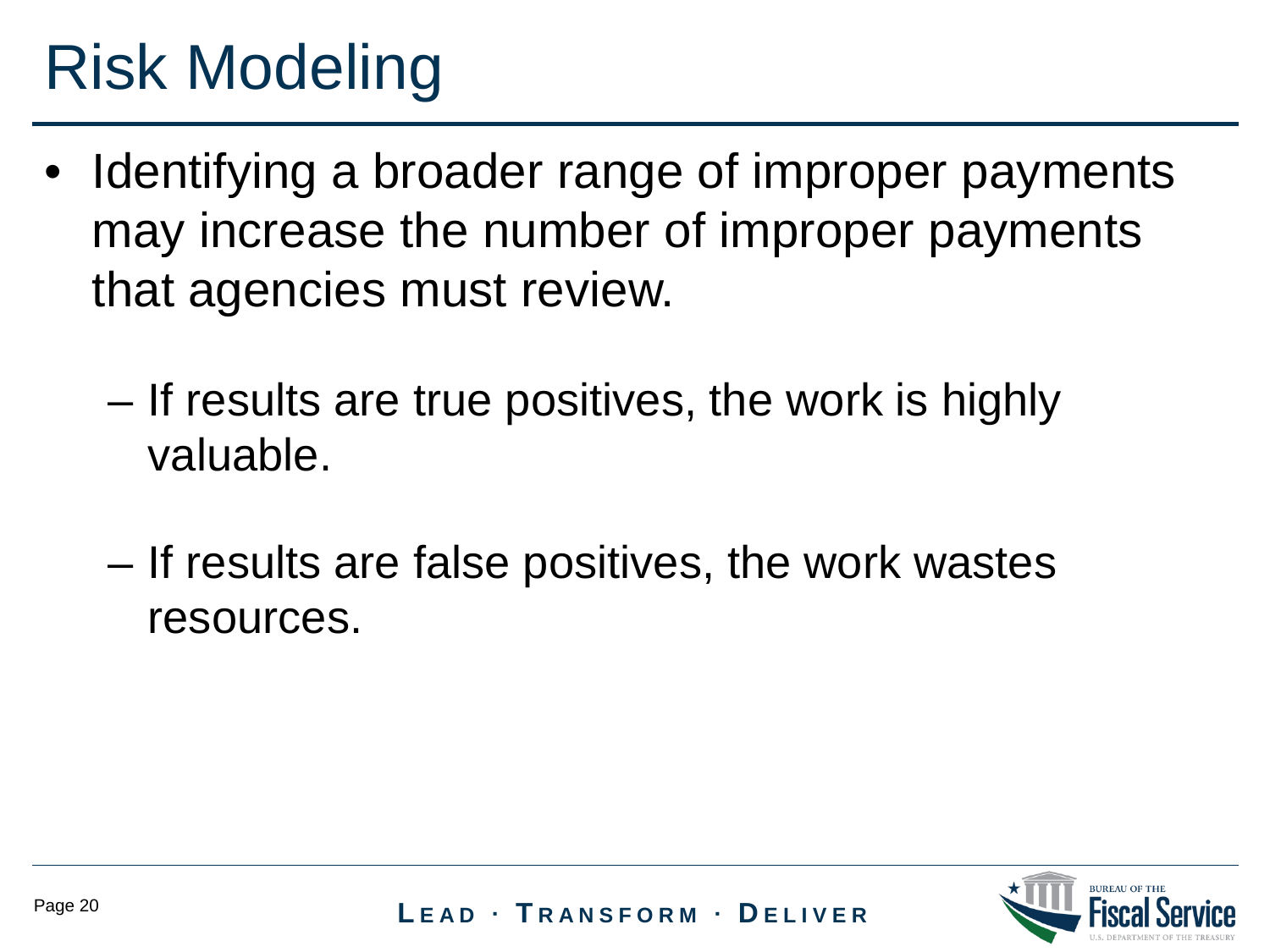### Using Risk Modeling to Prioritize Adjudication Resources

• Risk modeling helps agencies manage the results of advanced matching and other analytics by providing a structured prioritize review, adjudication, and investigative resources.



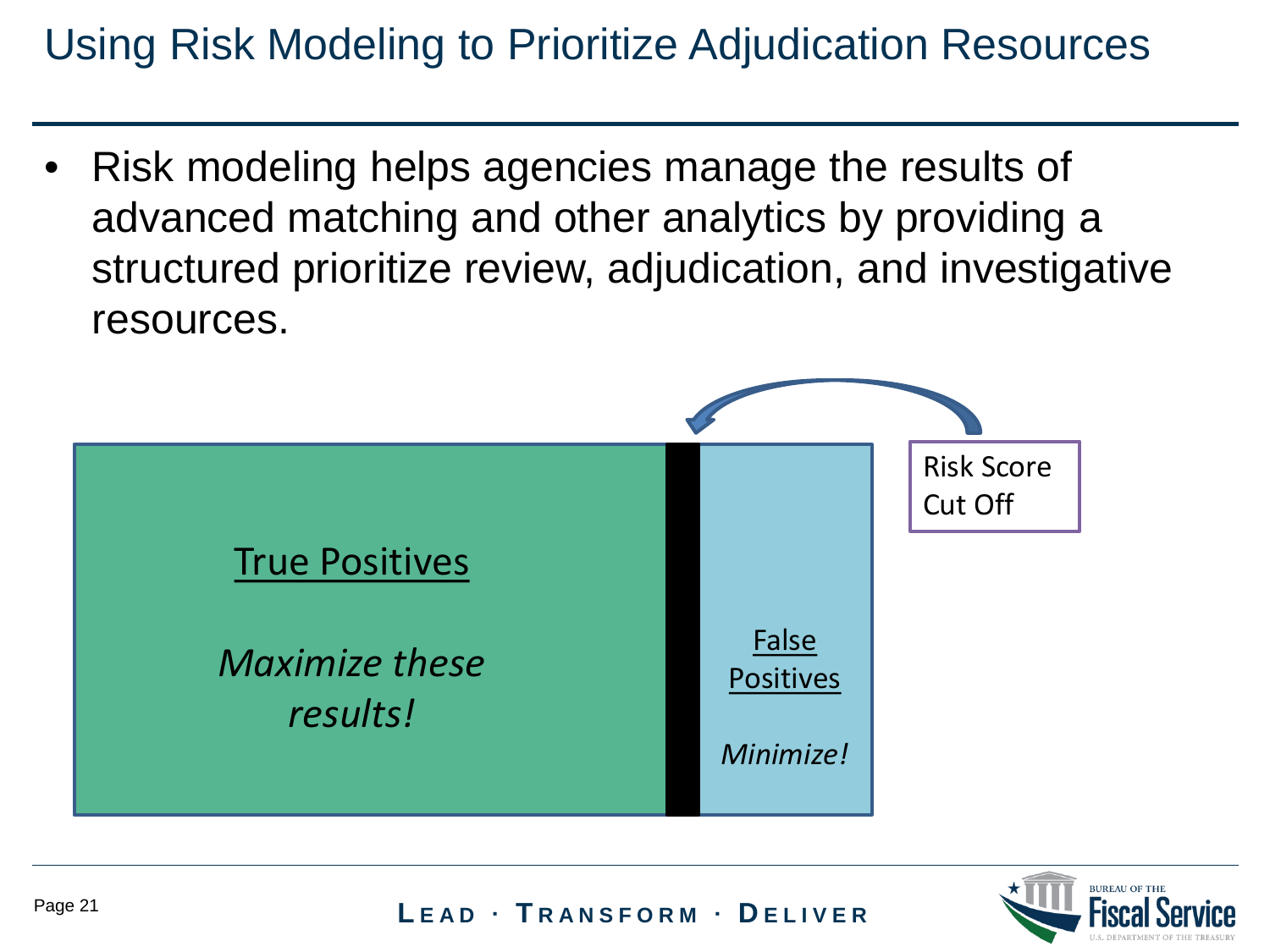# Providing Payment Integrity Controls

- Analytics designed to test for indications that program-specific requirements have been violated or that payment errors have occurred.
	- Flagging anomalous payment patterns
	- Detecting high risk payments on purchase cards or travel reimbursements
	- Identifying duplicate payments
	- Testing vendor payment approval limits
	- Comparing employee addresses to contract awardee addresses

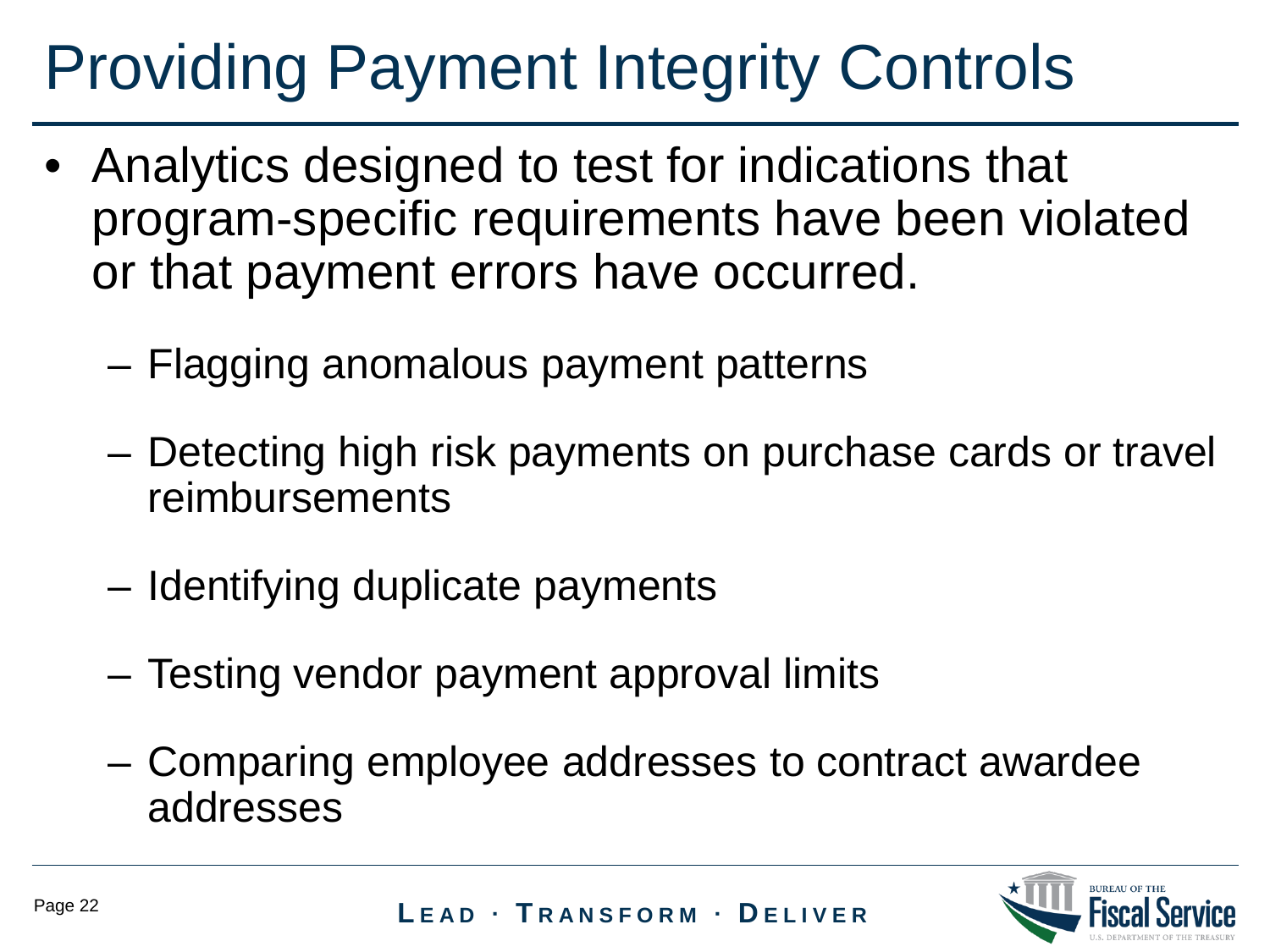## Detecting Duplicate Payments

- Agencies have been working to find ways to identify duplicate payments both within and across programs.
- Detecting true duplicate payments is challenging and requires the application of complex criteria.
- Collaboration between DNP data scientists and agency program subject matter experts can:
	- Develop criteria that will identify true duplicates.
	- Exclude patterns that correspond to legitimate (if seemingly duplicative) payments.

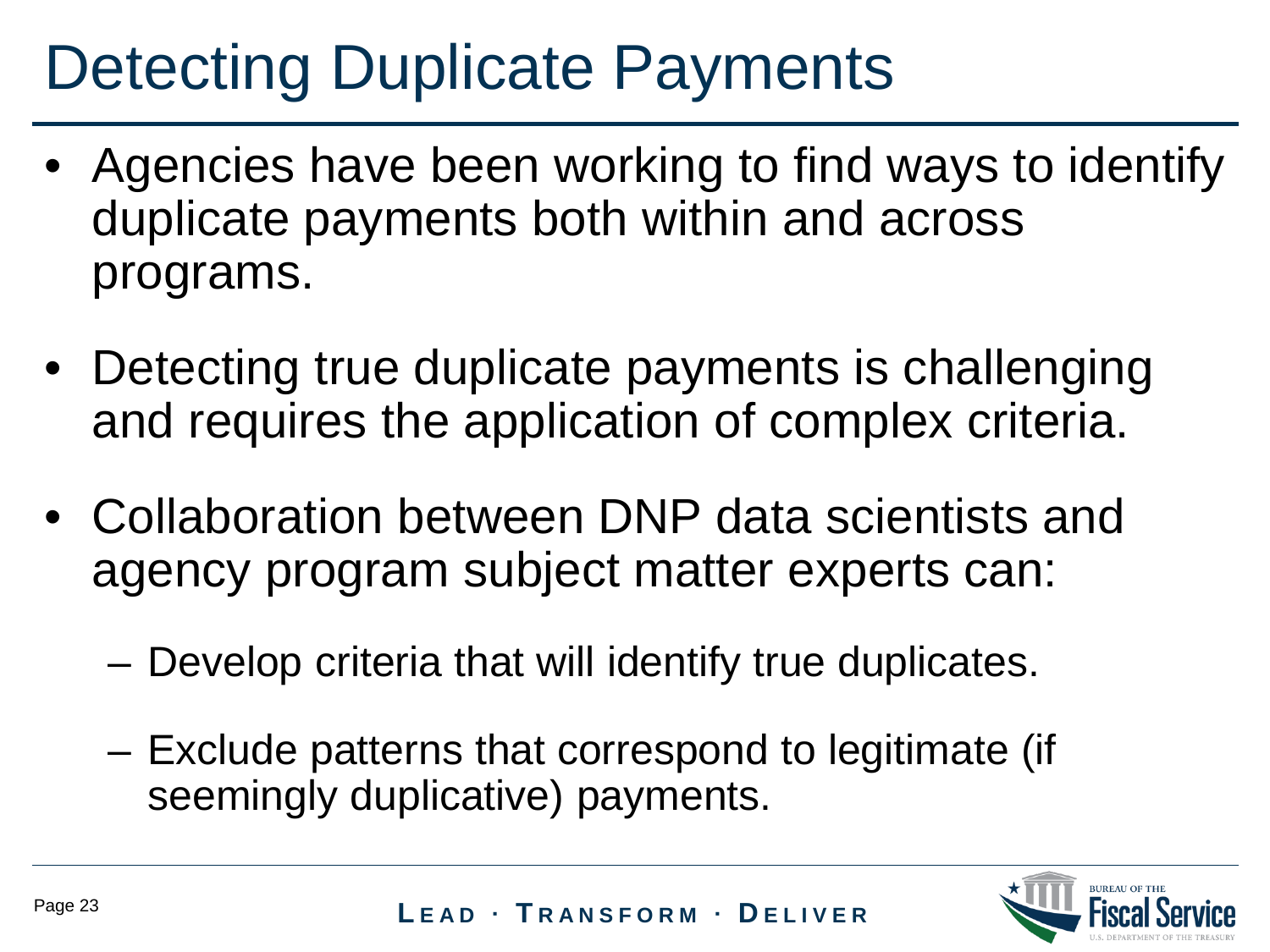### Detecting Duplicate Payments



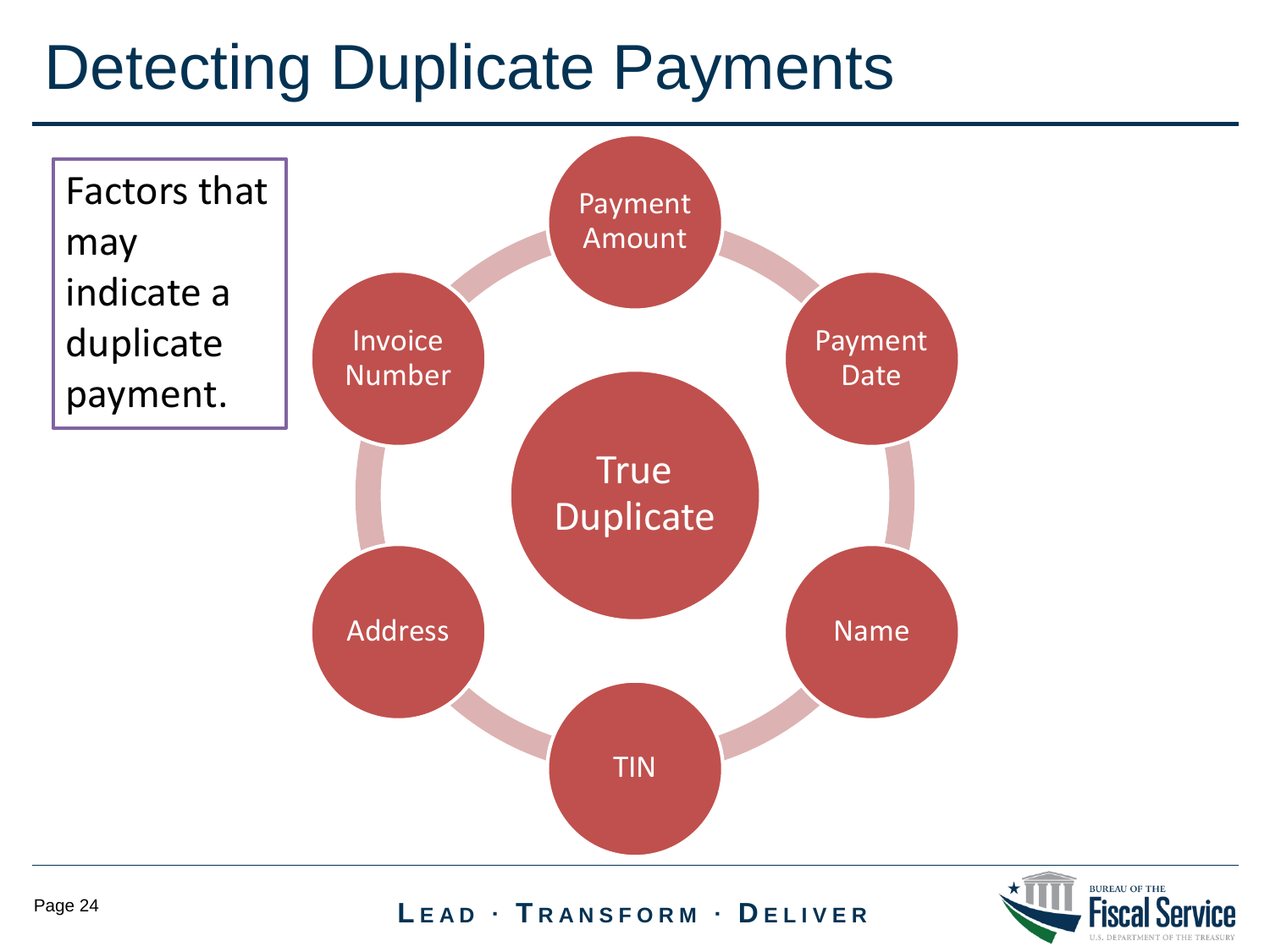### Example Risk Score for Duplicate Payments



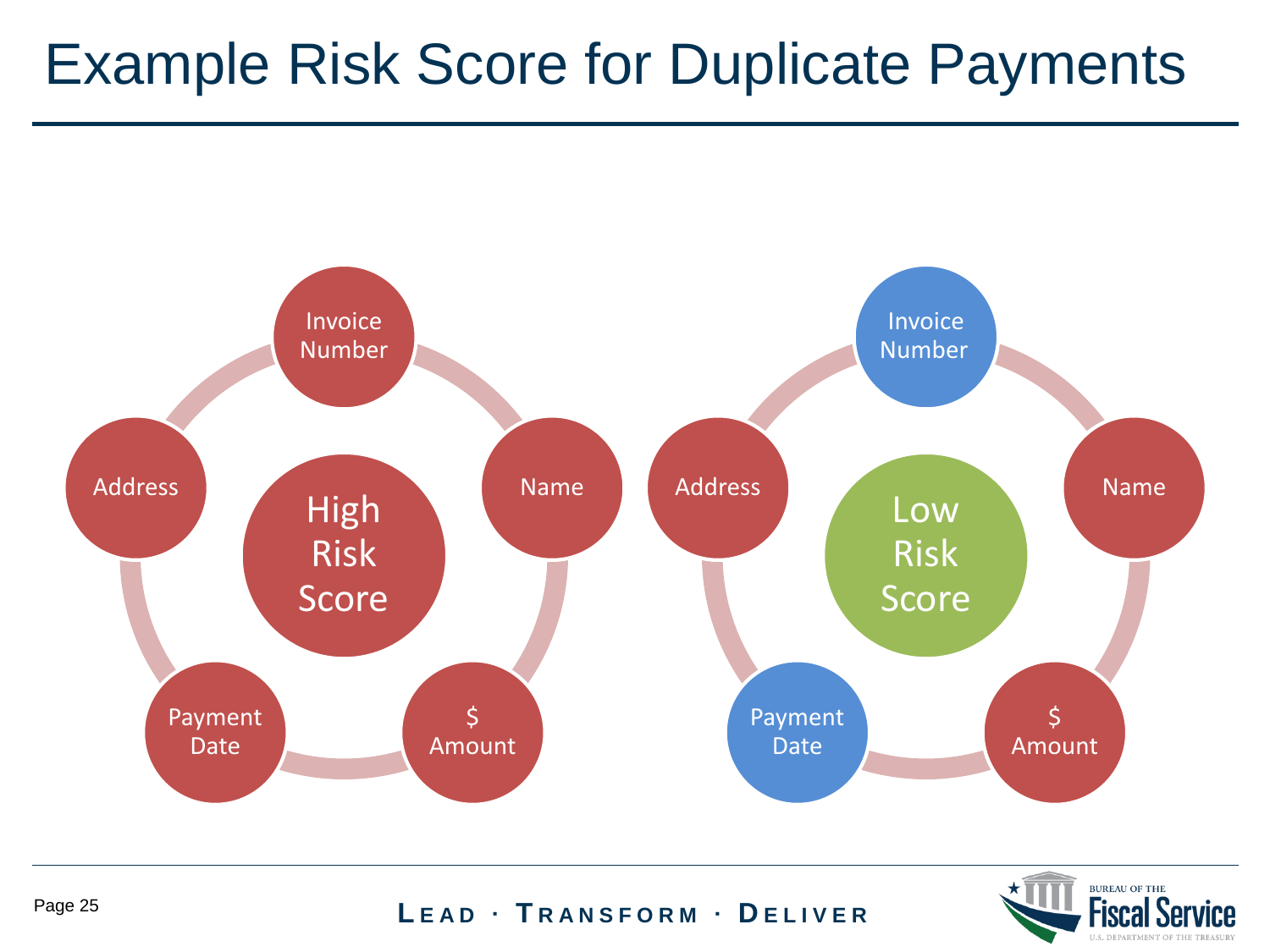### Detecting Cross Agency Overlap



Overlap can occur when multiple programs are tasked with providing support for similar goals or beneficiaries.

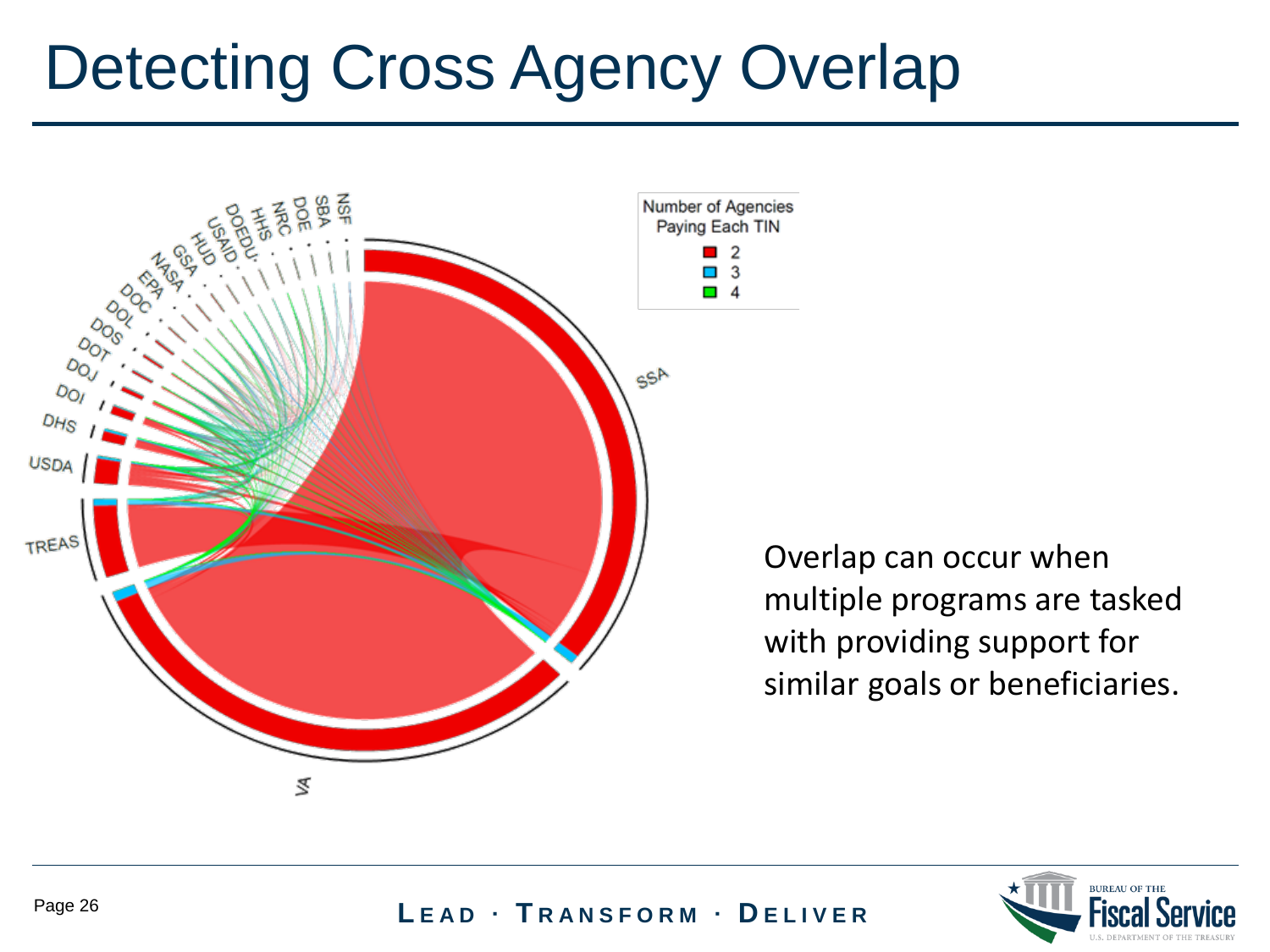### Detecting Cross Agency Overlap



When programs are not to provide overlapping support simultaneously, overlap can become an improper payment.

Detecting overlap that is an improper payment is not easy.

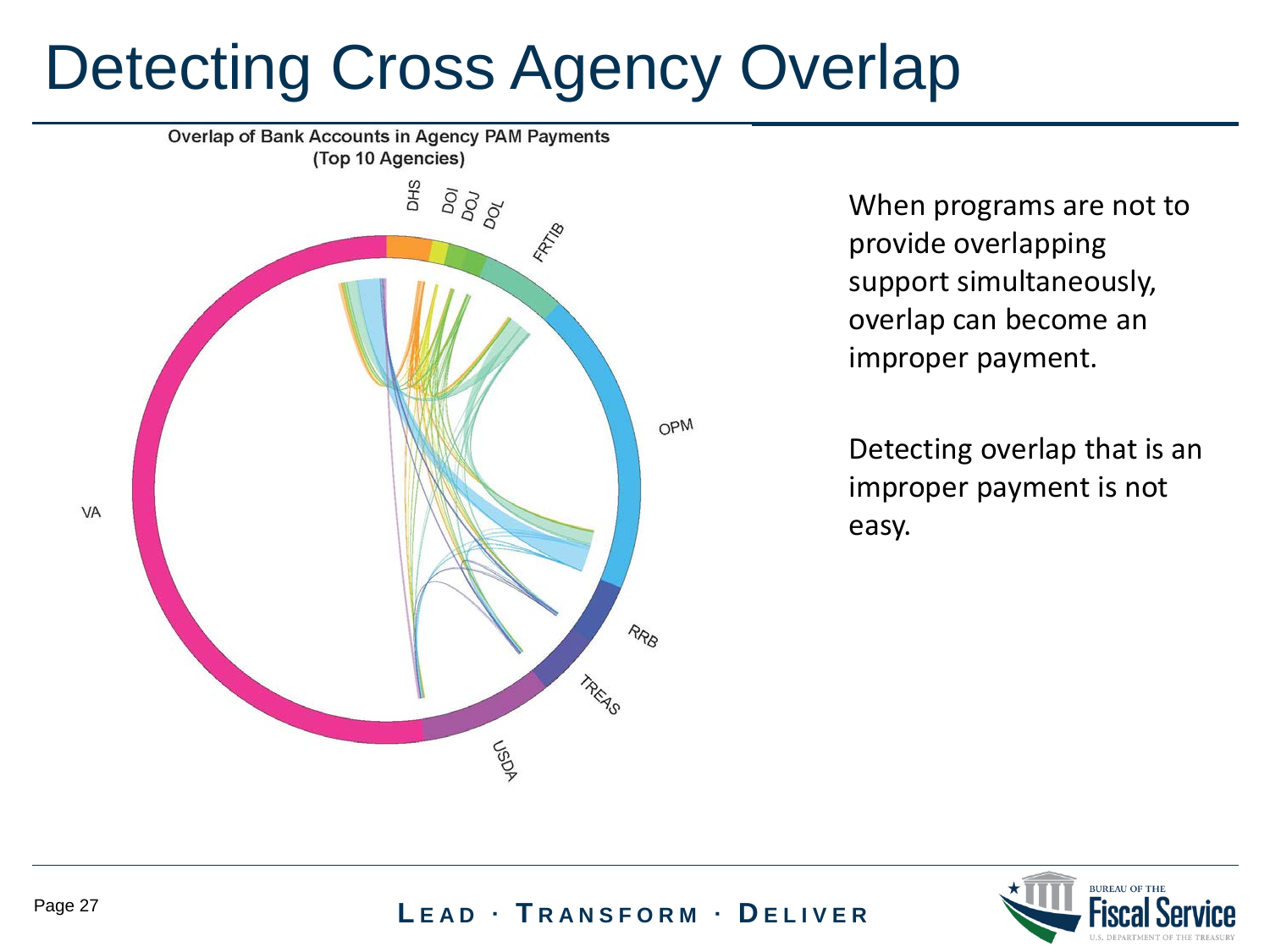### Data Quality and High-Risk Payee Networks

- Fraud Reduction and Data Analytics Act of 2016:
	- Requires the development of guidelines for agencies—based on leading practices from GAO's Fraud Risk Framework—to implement controls to assess fraud risks and to prevent, detect, and respond to fraud, including improper payments.
- Using data analytics to detect fraud and improper payments is one of the leading practices cited by GAO.

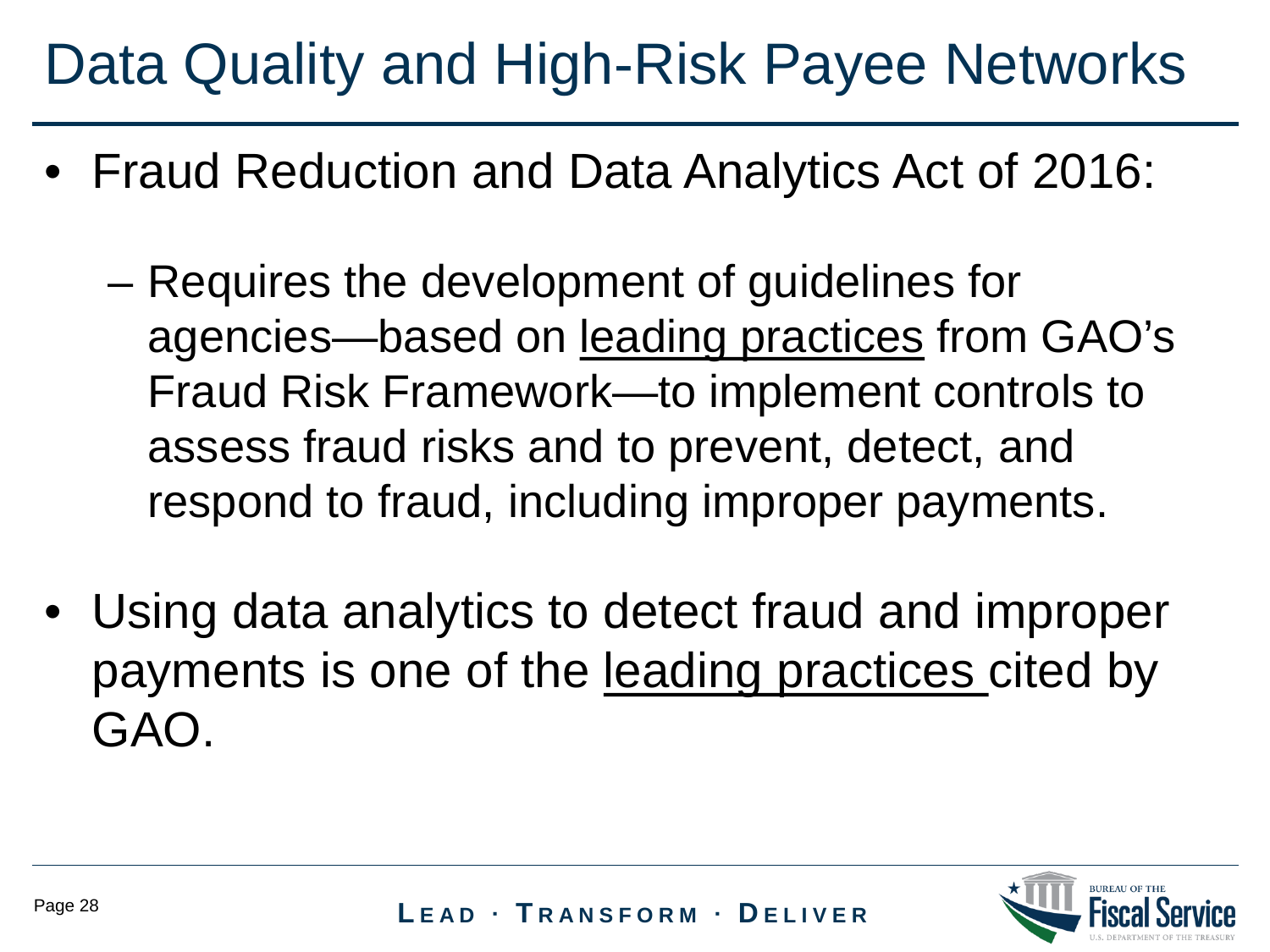## Identifying Fraud Risks

- To support agencies in responding to the Fraud Reduction and Data Analytics Act of 2016, DNP can provide analytics to detect certain types of fraud risk.
	- Testing data quality to ensure data matching efforts are effective.
	- Techniques to screen payment data for indicators of highrisk payee networks that may be abusing government resources.

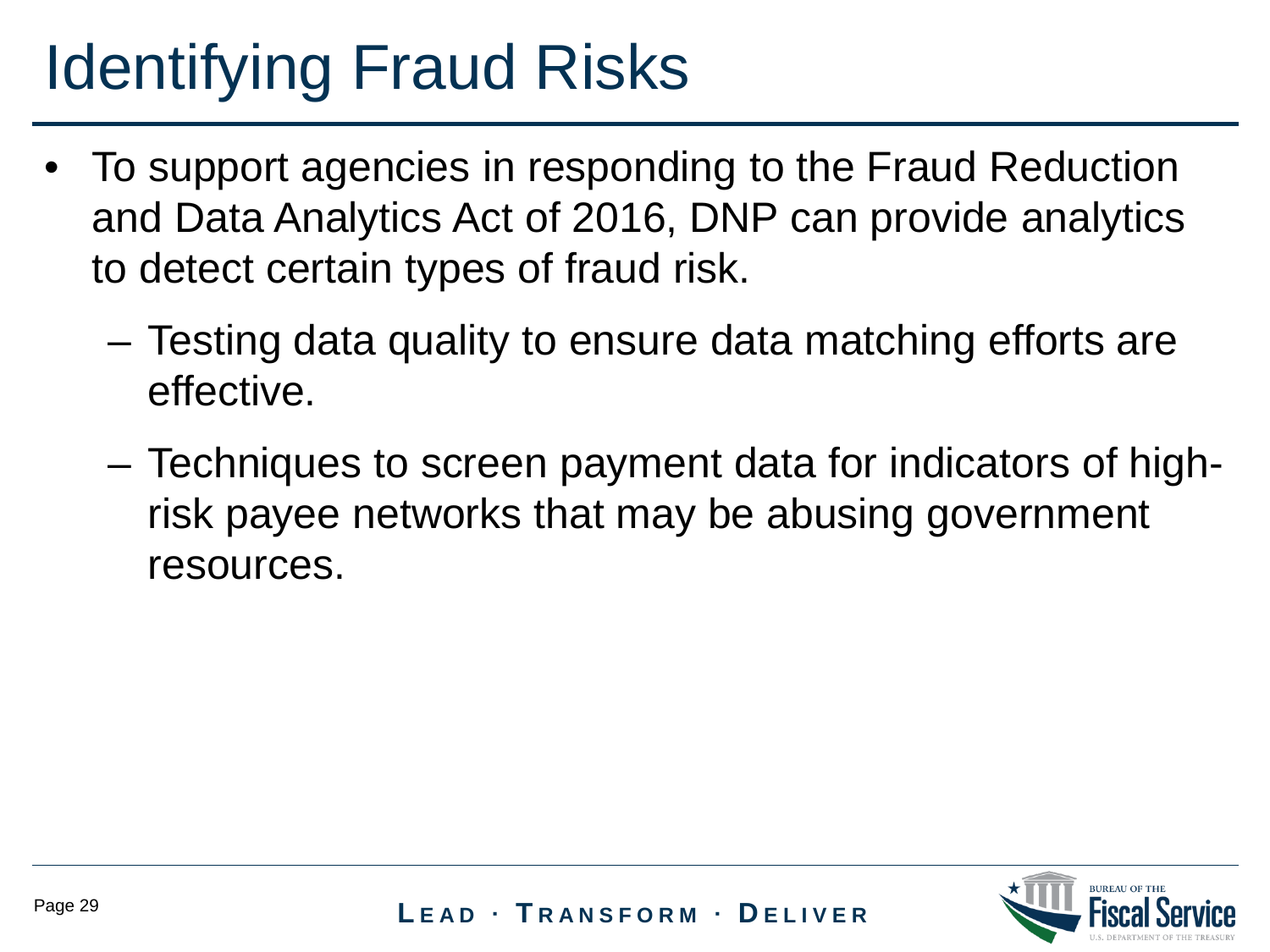## Identifying Fraud Risks



| <b>TIN/SSN</b> | <b>Full Name</b> | <b>Bank Account Number</b> | <b>Address</b>                        |
|----------------|------------------|----------------------------|---------------------------------------|
| 111111111      | John Smith       | 8888888888                 | 1000 Main Street, Apt A, St. Louis MO |
| 222222222      | Mary Louis       | 888888888                  | 1000 Main Street, Apt B, St. Louis MO |
| 333333333      | Joe Clarks       | 888888888                  | 1000 Main Street, Apt C, St. Louis MO |